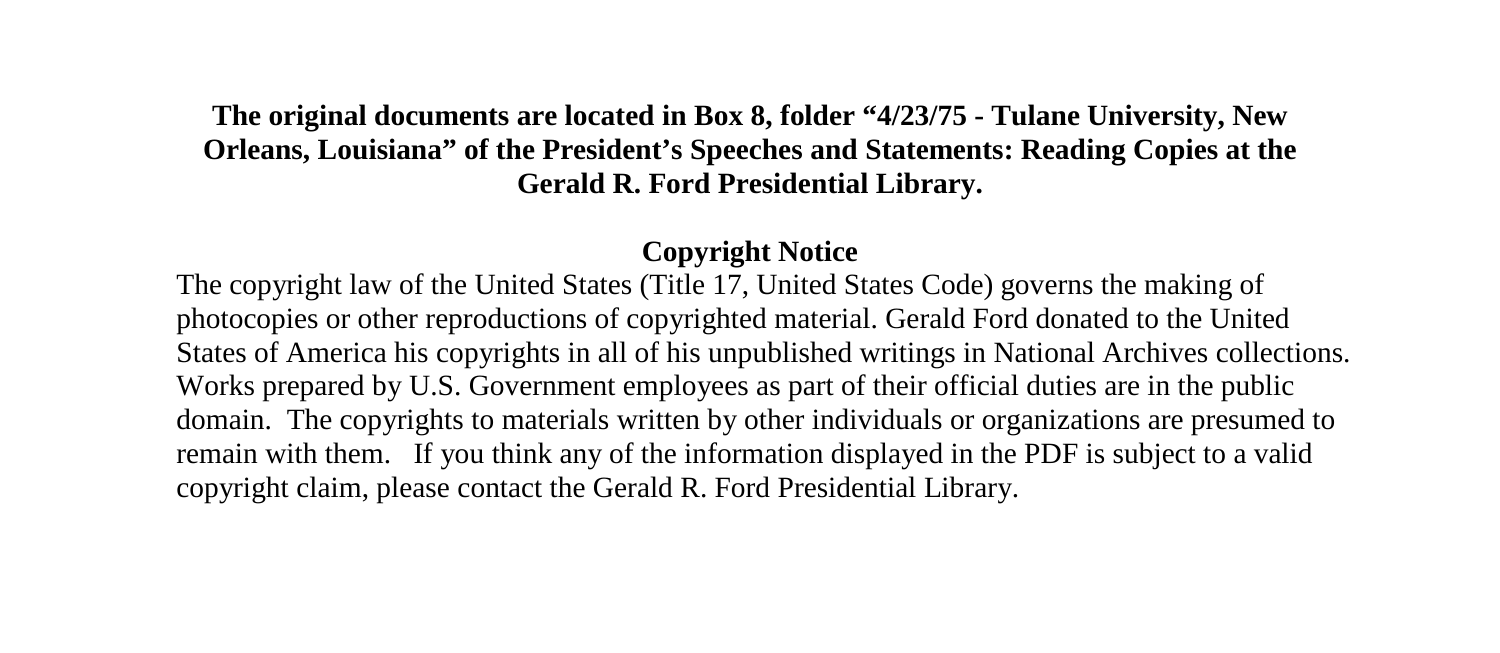#### ACKNOWLEDGEMENTS

DR.- LONGENECKER (INTRODUCES YOU) PRES IDENT HURLEY (STUDENT BODY PRES IDENT) SENATOR JOHNSTON CONGRESSMAN HEBERT CONGRESSMAN TREEN CONGRESSWOMAN BOGGS STUPENTS FINGUER'S I ALUMNI AND GUESTS OF

> Digitized from Box 8 of President's Speeches and Statements: Reading Copies at the Gerald R. Ford Presidential Library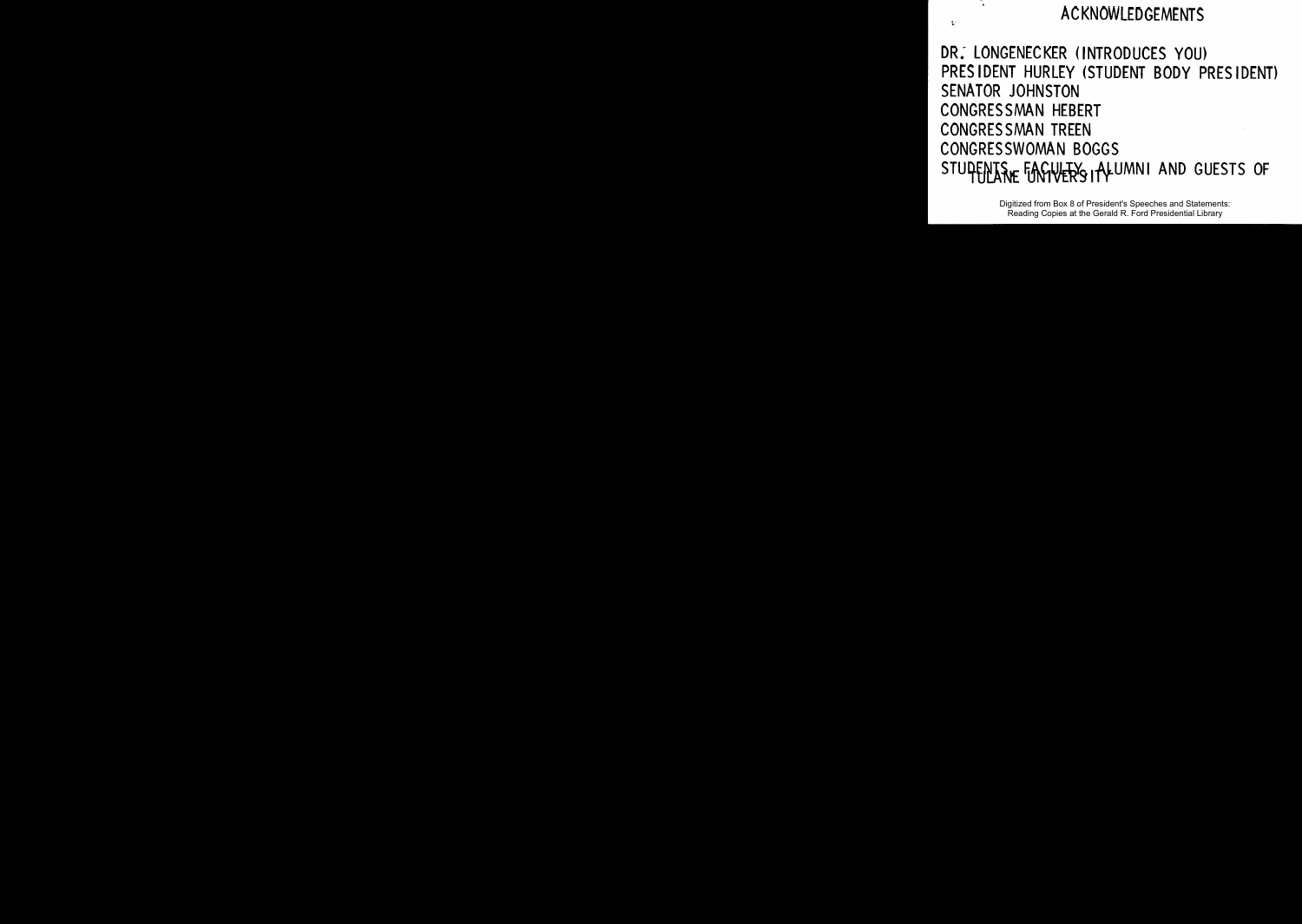

#### (ACKNOWLEDGEMENTS END lNG WITH:)

#### IT IS A GREAT PRIVILEGE AND A HIGH HONOR TO BE

#### ASKED TO SPEAK HERE TONIGHT AT TULANE UNIVERSITY AND I

- I -

THANK YOU VERY MUCH.

-.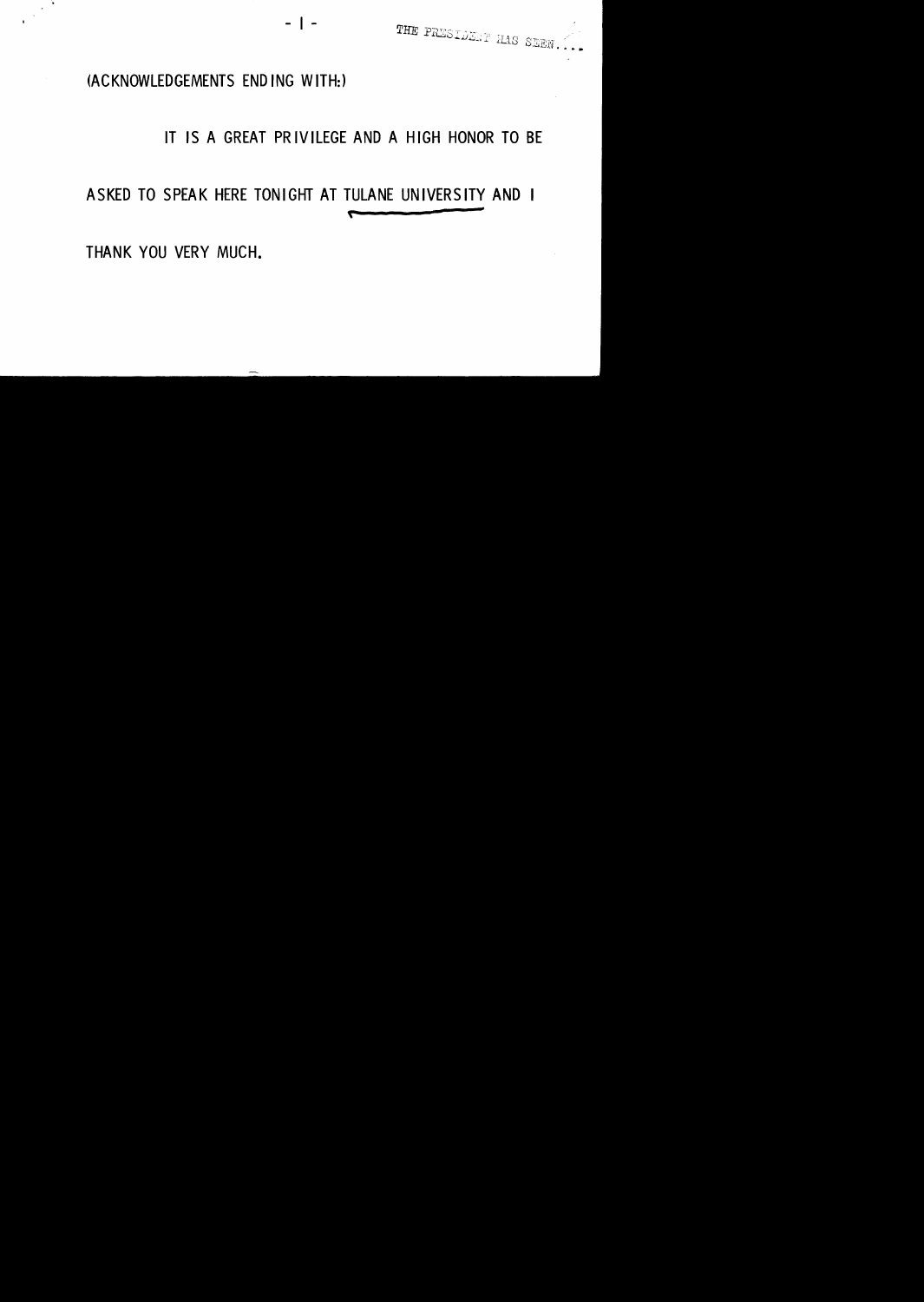#### EACH TIME I HAVE VISITED TULANE, I HAVE COME AWAY

#### NEWLY IMPRESSED WITH THE INTENSE APPLICATION OF THE STUDENT

BODY TO THE GREAT ISSUES OF OUR TIME. AND I'M PLEASED TO

SEE THIS HASN'T CHANGED. TO THE GREAT ISSUES A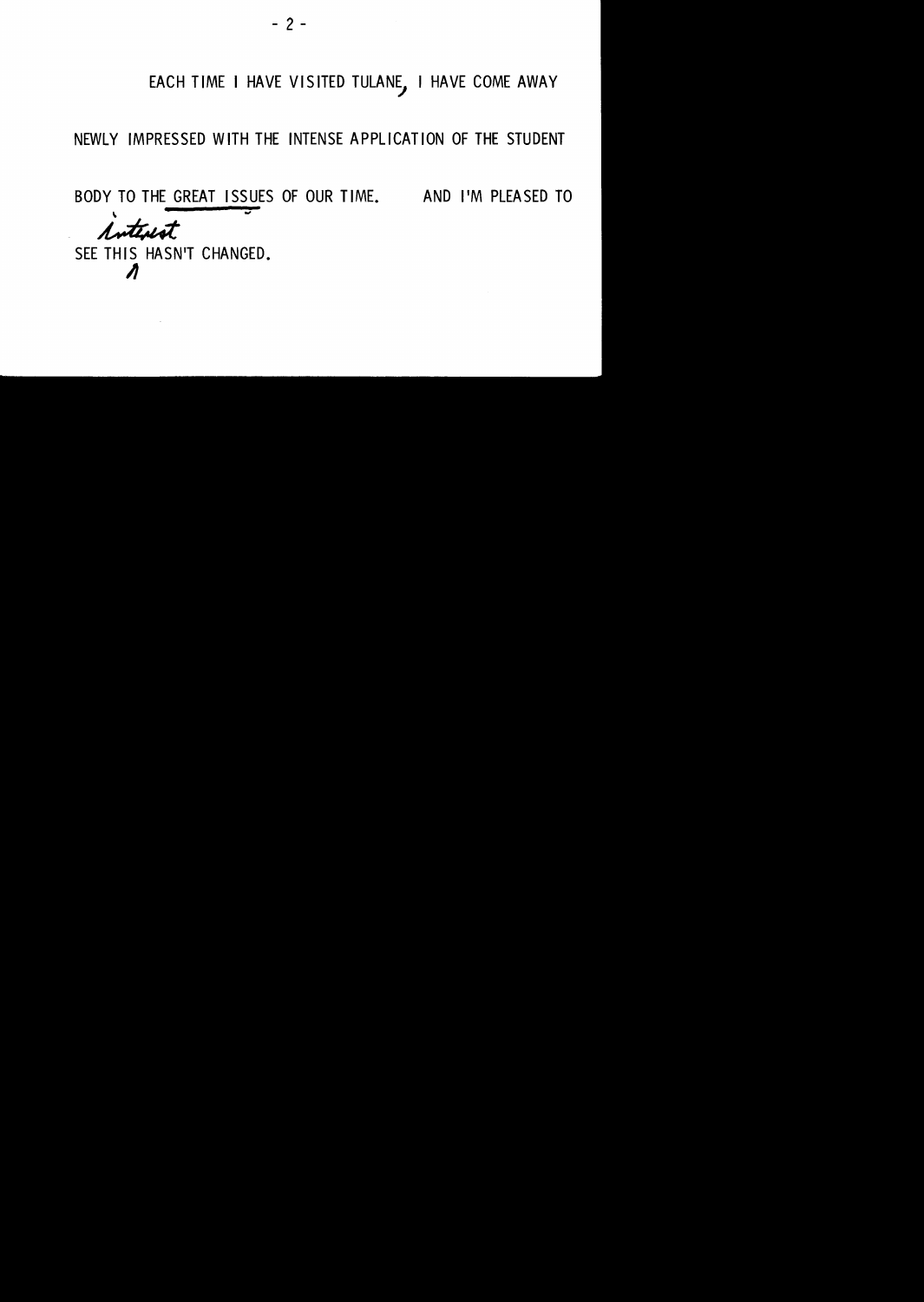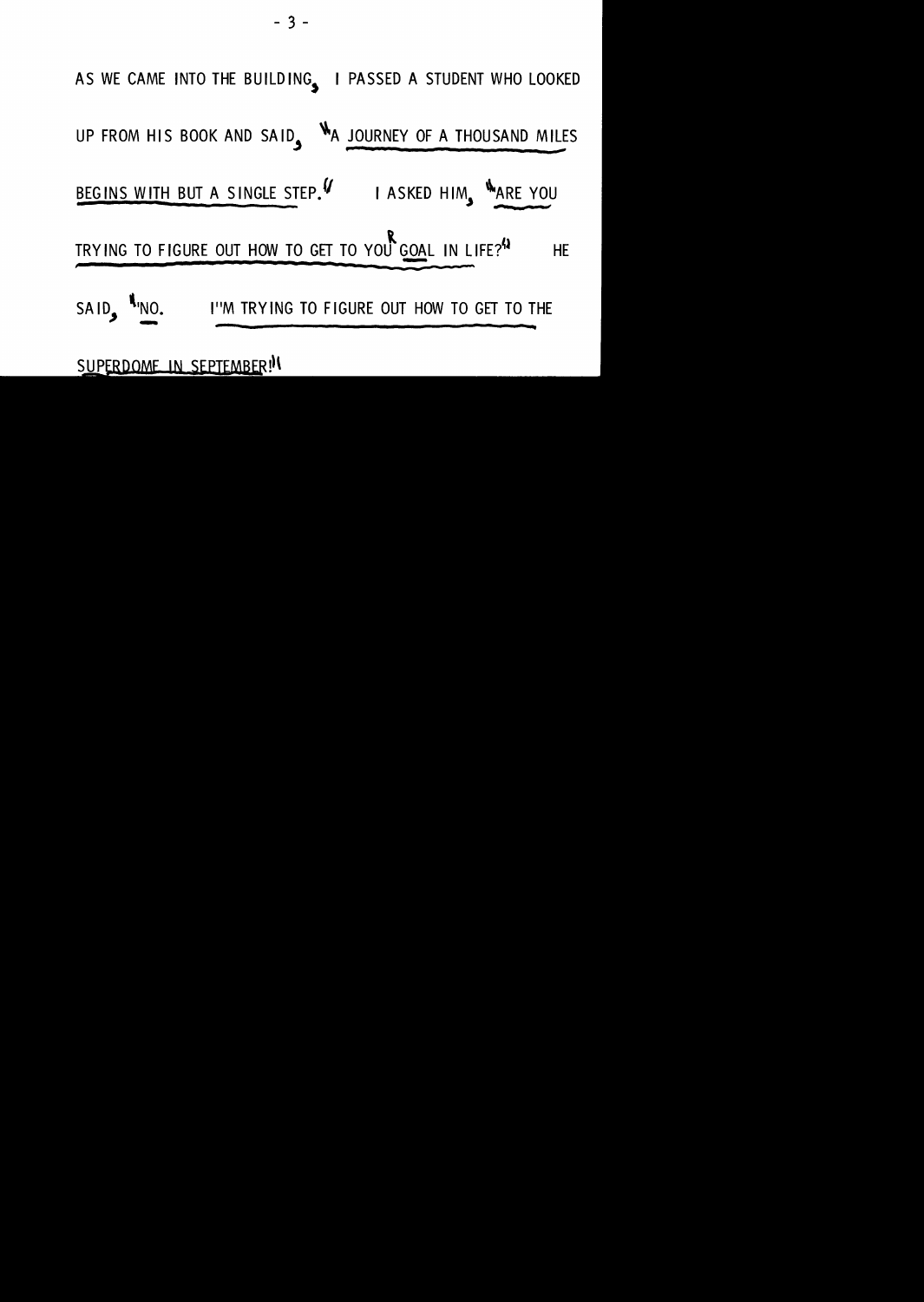$-4$  -

WELL, THERE IS NO DOUBT IN MY MIND THAT ALL OF YOU

WILL GET TO THE SUPERDOME --- AND I HOPE IT'S TO SEE THE GREEN

WAVE HAVE THEIR VERY BEST SEASON ON THE GRIDIRON. I HAVE

A FEELING YOU WOULDN'T MIND MAKING THIS ANOTHER YEAR IN

WHICH YOU PUT THE TIGERS IN YOUR TANK!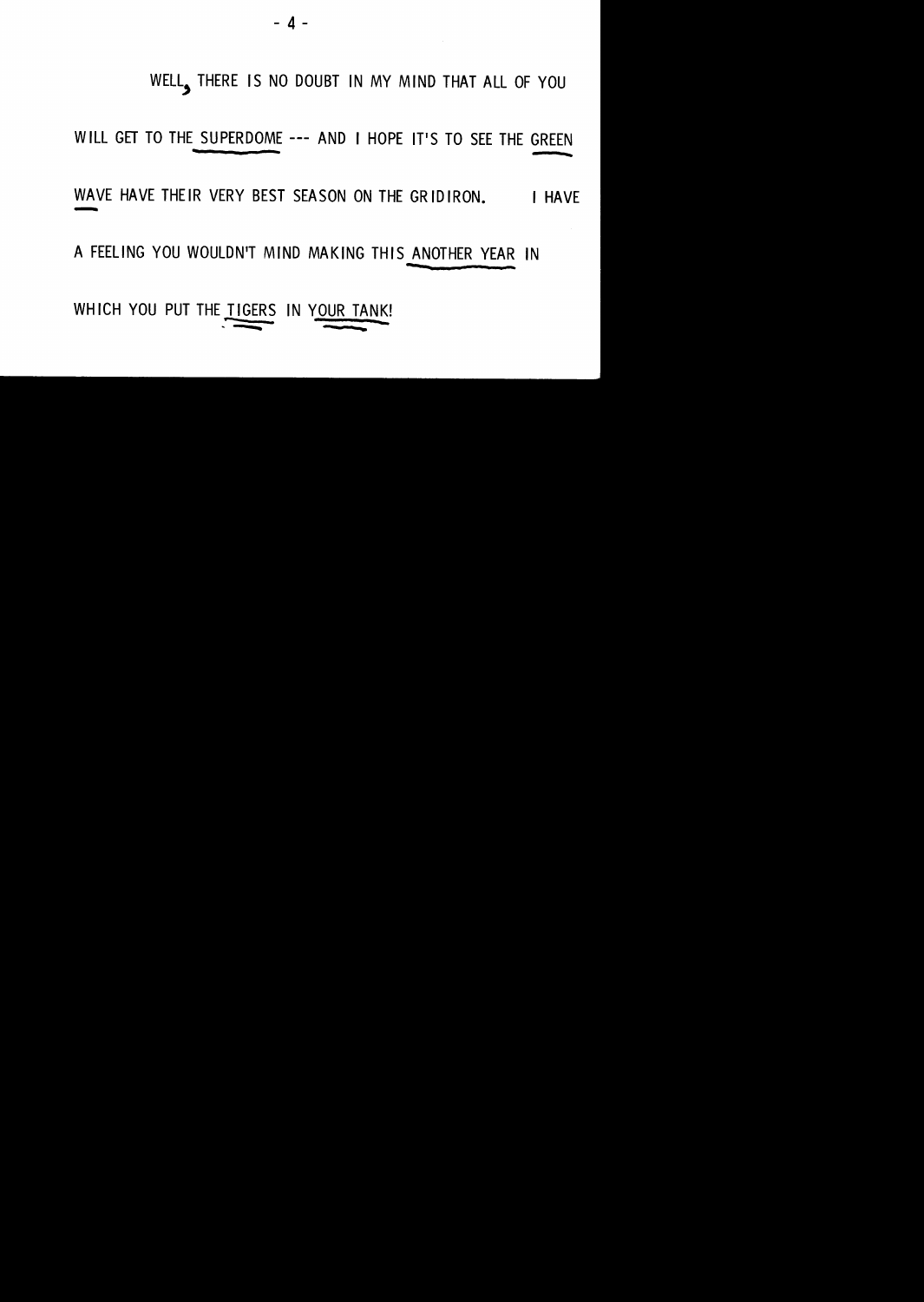#### - 5 -

#### WHEN I SPOKE HERE IN 1968 AT YOUR "DIRECT IONS '68"

#### FORUM, I HAD NO IDEA THAT MY OWN CAREER AND OUR ENTIRE

#### NATION WOULD MOVE SO SOON IN A NEW DIRECTION. I AM

VERY PROUD TO BE INVITED BACK.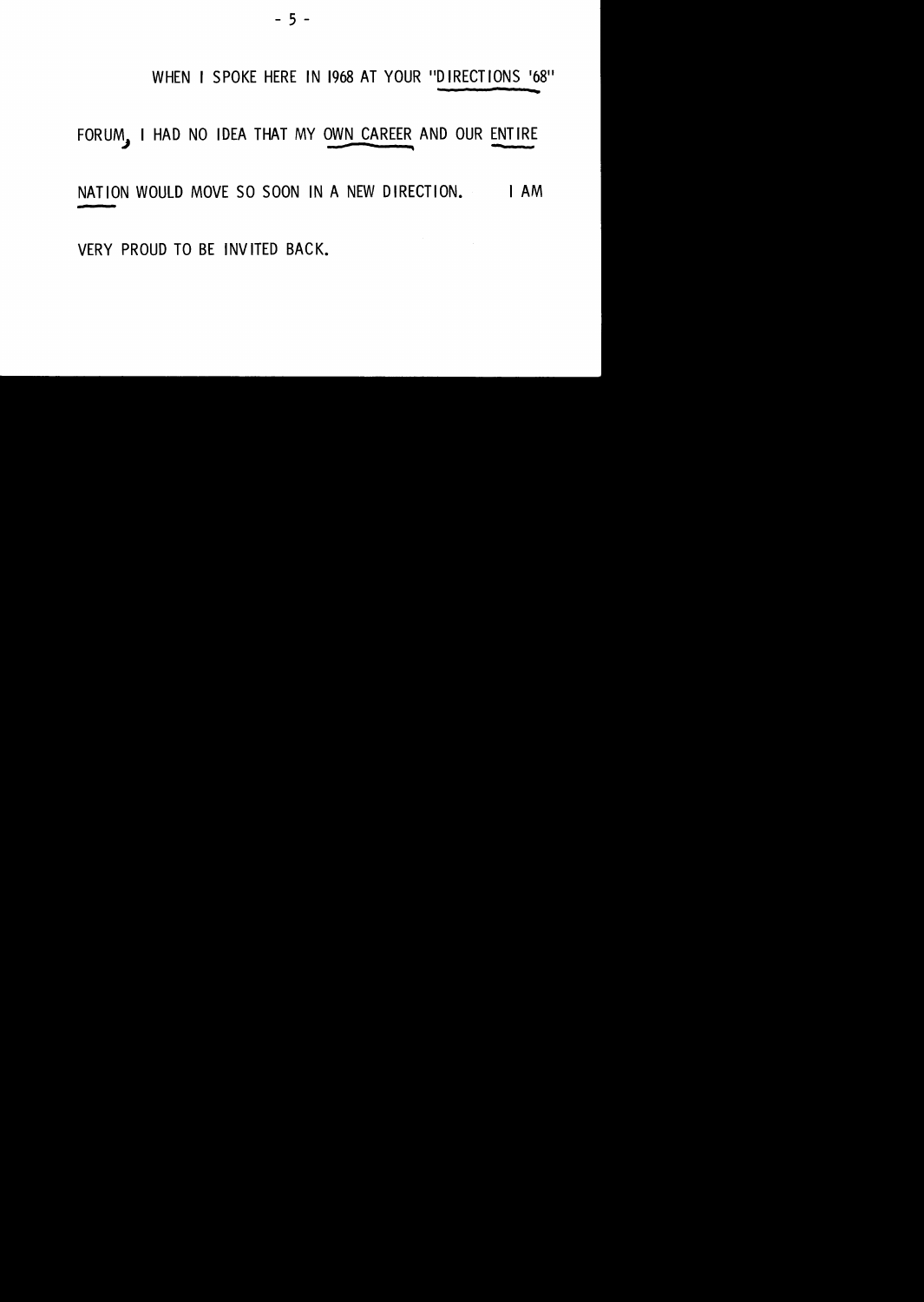- () -

#### I AM IMPRESSED BY TULANE'S UNIQUE DISTINCTION AS THE

#### ONLY AMERICAN UNIVERSITY TO BE CONVERTED FROM STATE-SPONSORSHIP

TO PRIVATE STATUS. AND I AM ALSO IMPRESSED BY THE TULANE

GRADUATES WHO SERVE IN THE UNITED STATES CONGRESS AND SO MANY

AREAS OF OUR NATIONAL LIFE-- TESTIFYING TO THE ACADEMIC EXCELLENCE

AND INSPIRATION OF THIS HISTORIC UNIVERSITY, ROOTED IN THE PAST.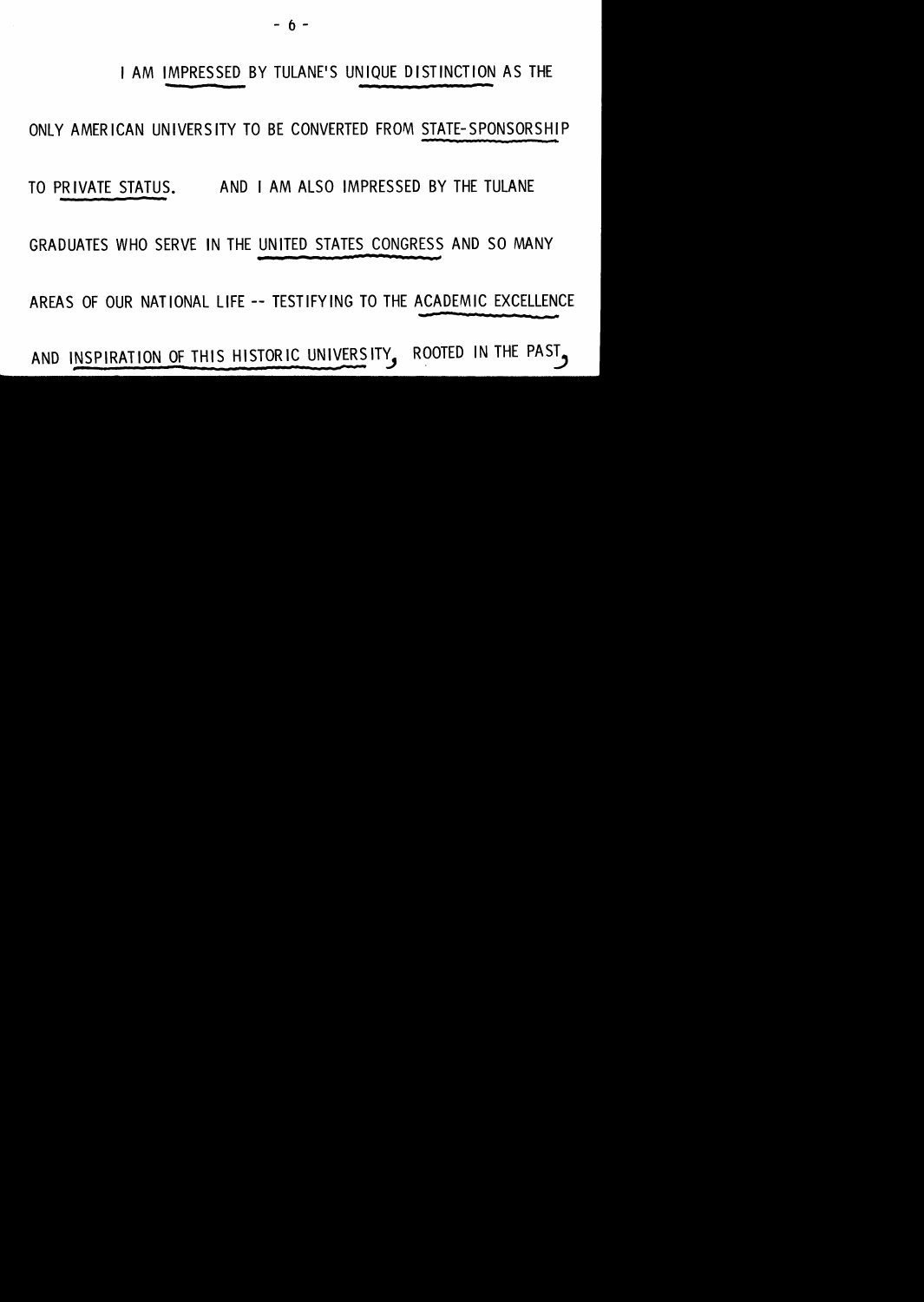- 7 -

WITH ITS EYES ON THE FUTURE.

#### JUST AS TULANE HAS MADE A GREAT TRANSITION FROM THE

#### PAST TO THE FUTURE, SO HAS NEW ORLEANS, THE LEGENDARY CITY -- ......

THAT HAS MADE SUCH A UNIQUE CONTRIBUTION TO AMERICA.

NEW ORLEANS IS MORE THAN WEATHERED BRICKS AND CAST-IRON

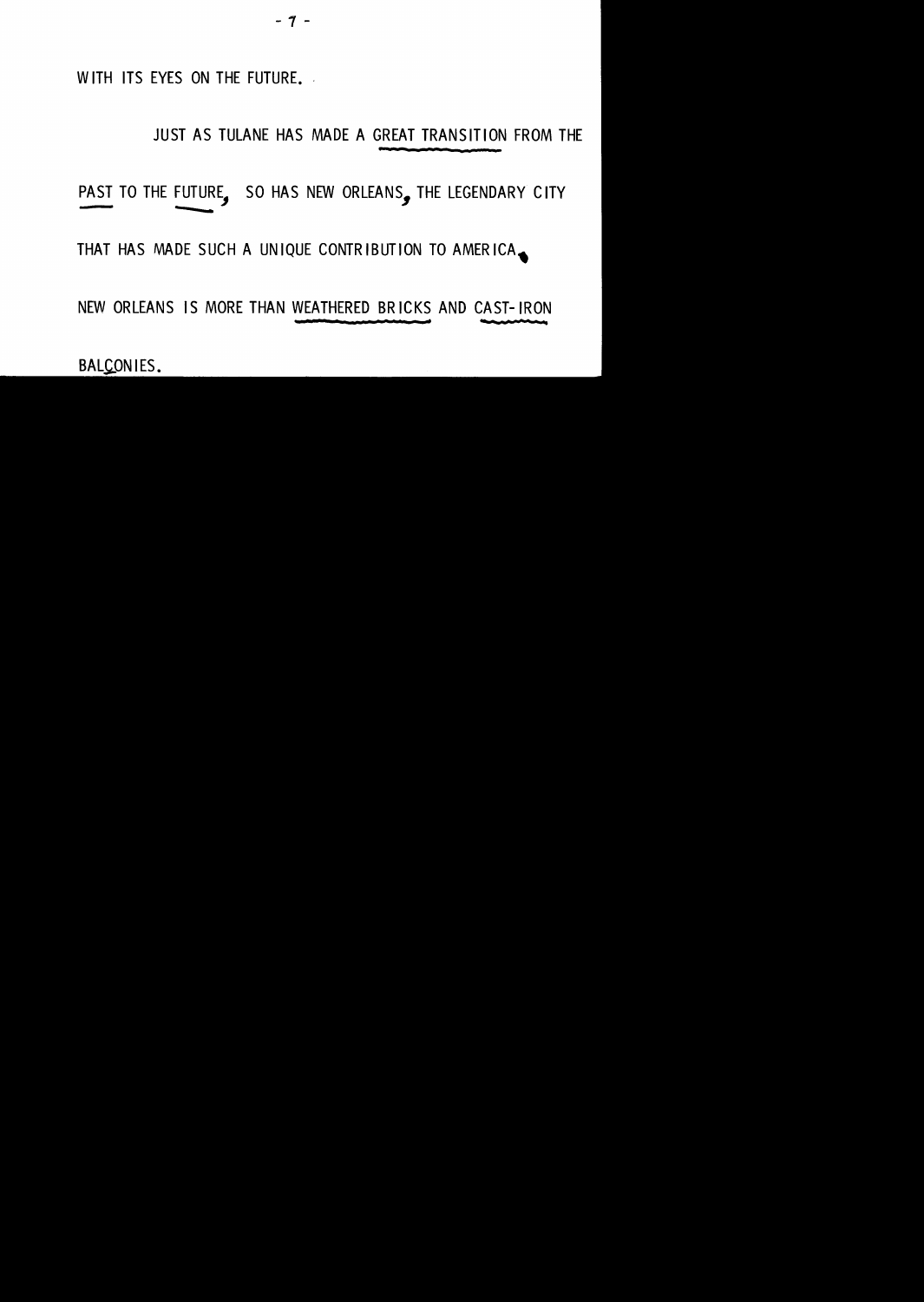

OF AMERICA'S EVOLUTION, AN EXAMPLE OF RETENTION OF A VERY

- 8 -

SPECIAL CULTURE IN A PROGRESSIVE ENVIRONMENT OF MODERN

CHANGE.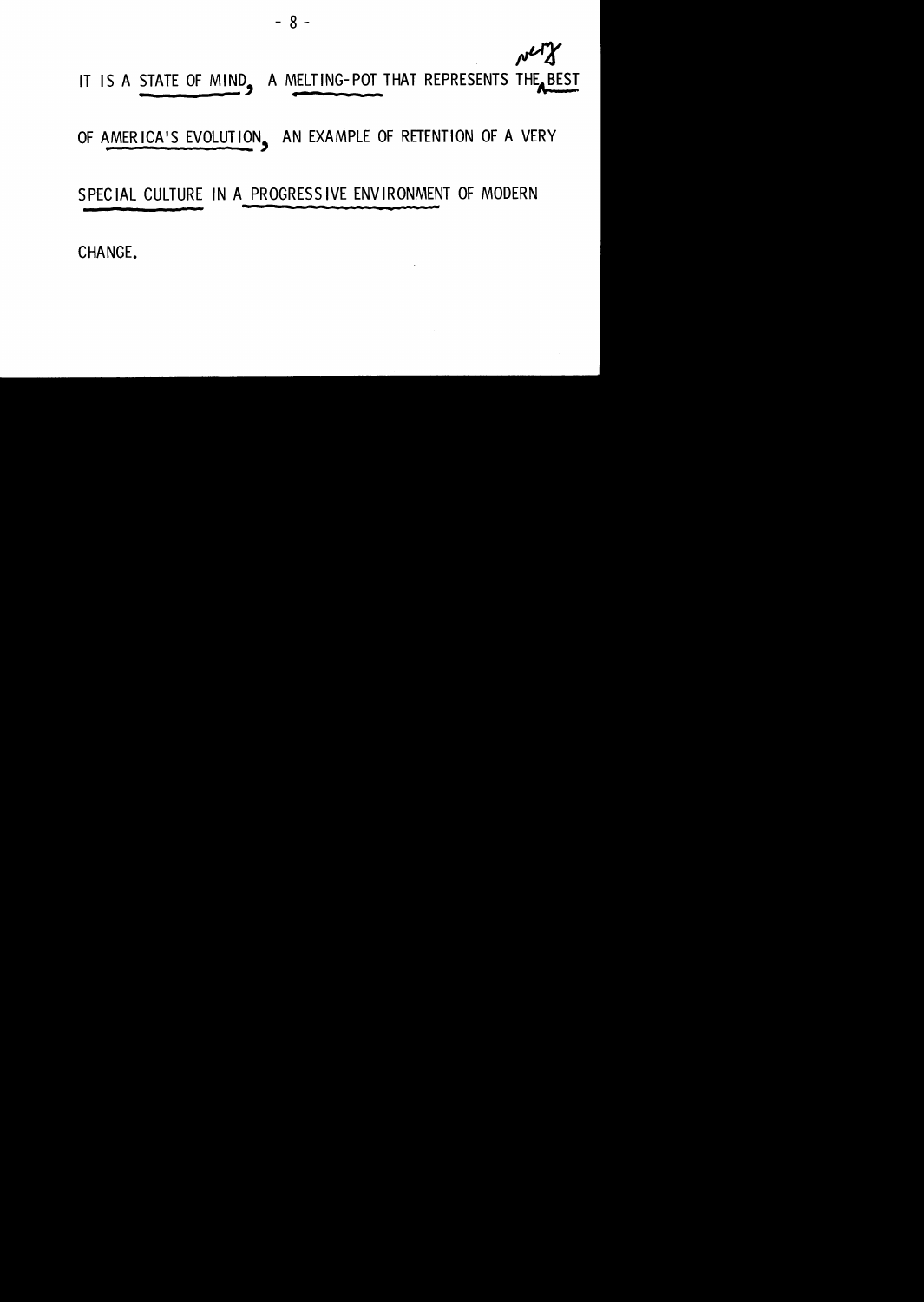$-9 -$ 

#### ON JANUARY 8, 1815, A MONUMENTAL AMERICAN VICTORY  $\Rightarrow$

WAS ACHIEVED HERE, THE BATTLE OF NEW ORLEANS. LOUISIANA ,..., be .. . ..

HAD BEEN A STATE FOR LESS THAN THREE YEARS. BUT

OUTNUMBERED AMERICANS INNOVATED AND USED THE TACTICS OF THE

FRONTIER TO DEFEAT A VETERAN BRIT ISH FORCE TRAINED IN THE

STRATEGY OF THE NAPOLEONIC WARS.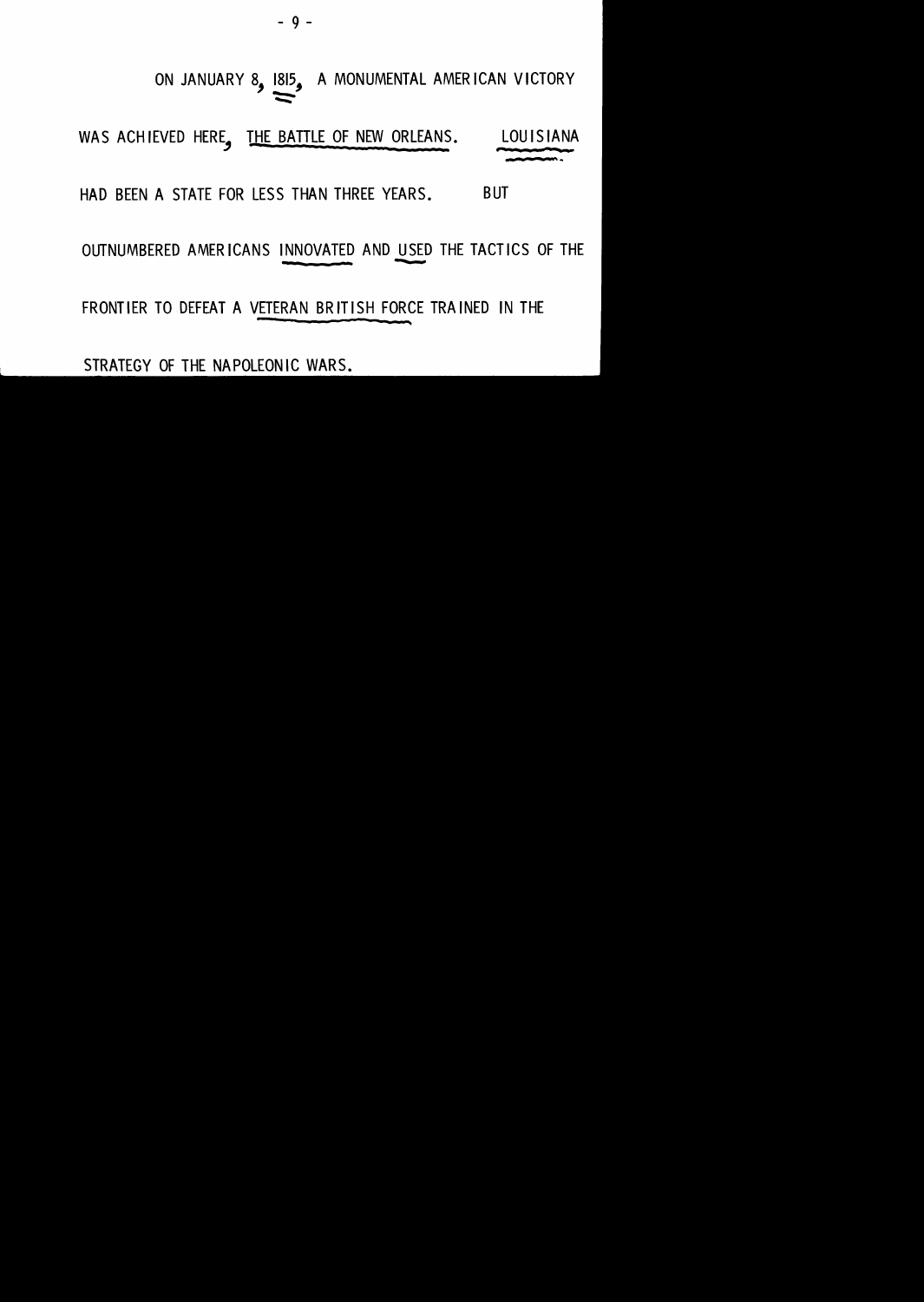$-10$ 

# WE HAD SUFFERED HUMILIATION AND A MEASURE OF DEFEAT

IN THE WAR OF 1812. OUR NATIONAL CAPITAL IN WASHINGTON

HAD BEEN CAPTURED AND BURNED. SO THE ILLUSTRIOUS VICTORY

IN THE BATTLE OF NEW ORLEANS WAS A POWERFUL RESTORATIVE TO

NATIONAL PRIDE.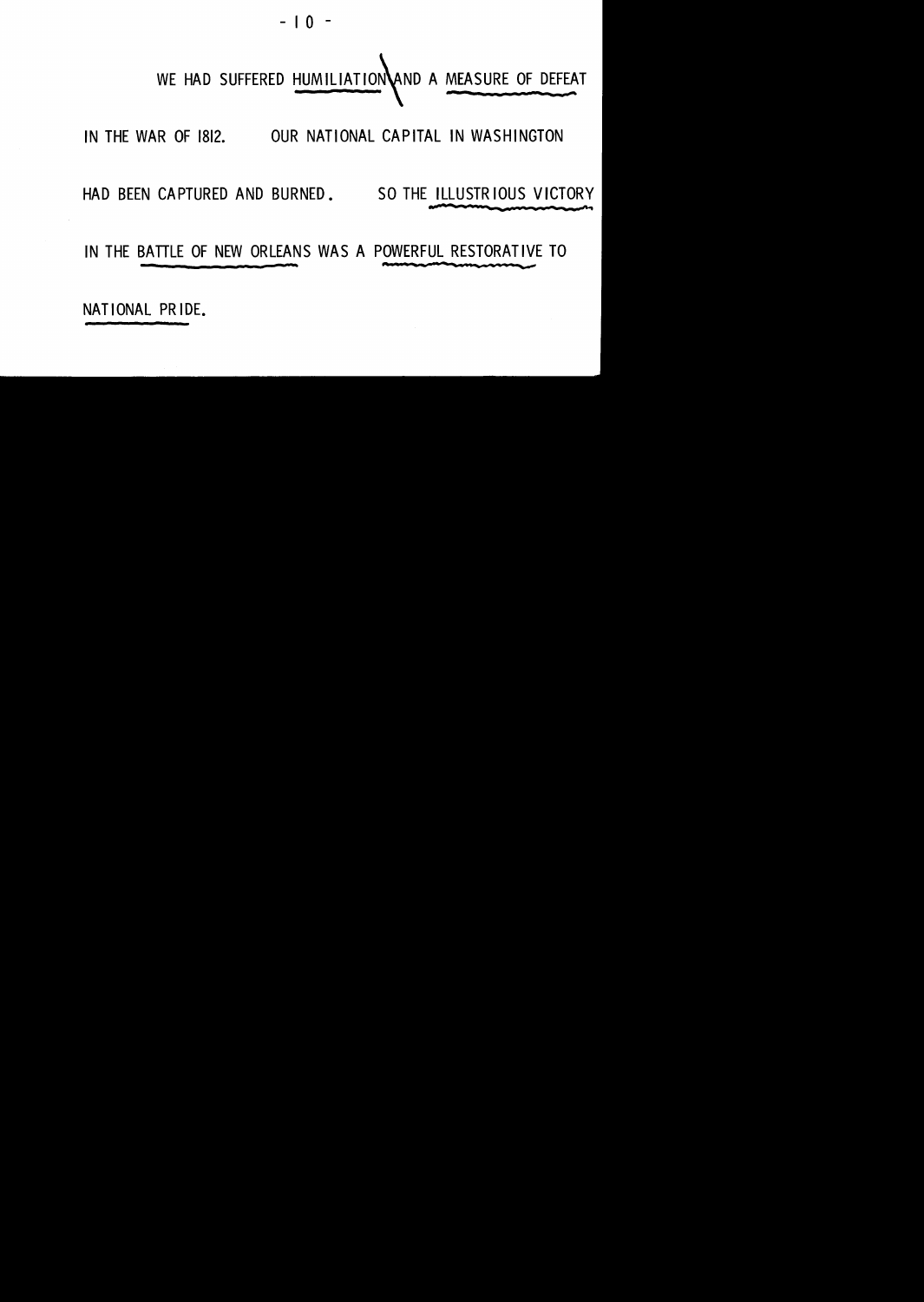YET THE VICTORY AT NEW ORLEANS TOOK PLACE TWO WEEKS

AFTER THE SIGNING OF THE ARMISTICE IN EUROPE. THOUSANDS

DIED ALTHOUGH A PEACE HAD BEEN NEGOTIATED. THE

COMBATANTS HAD NOT GOTTEN THE WORD. YET THE EPIC  $-$ 

STRUGGLE NEVERTHELESS RESTORED AMERICA'S PRIDE.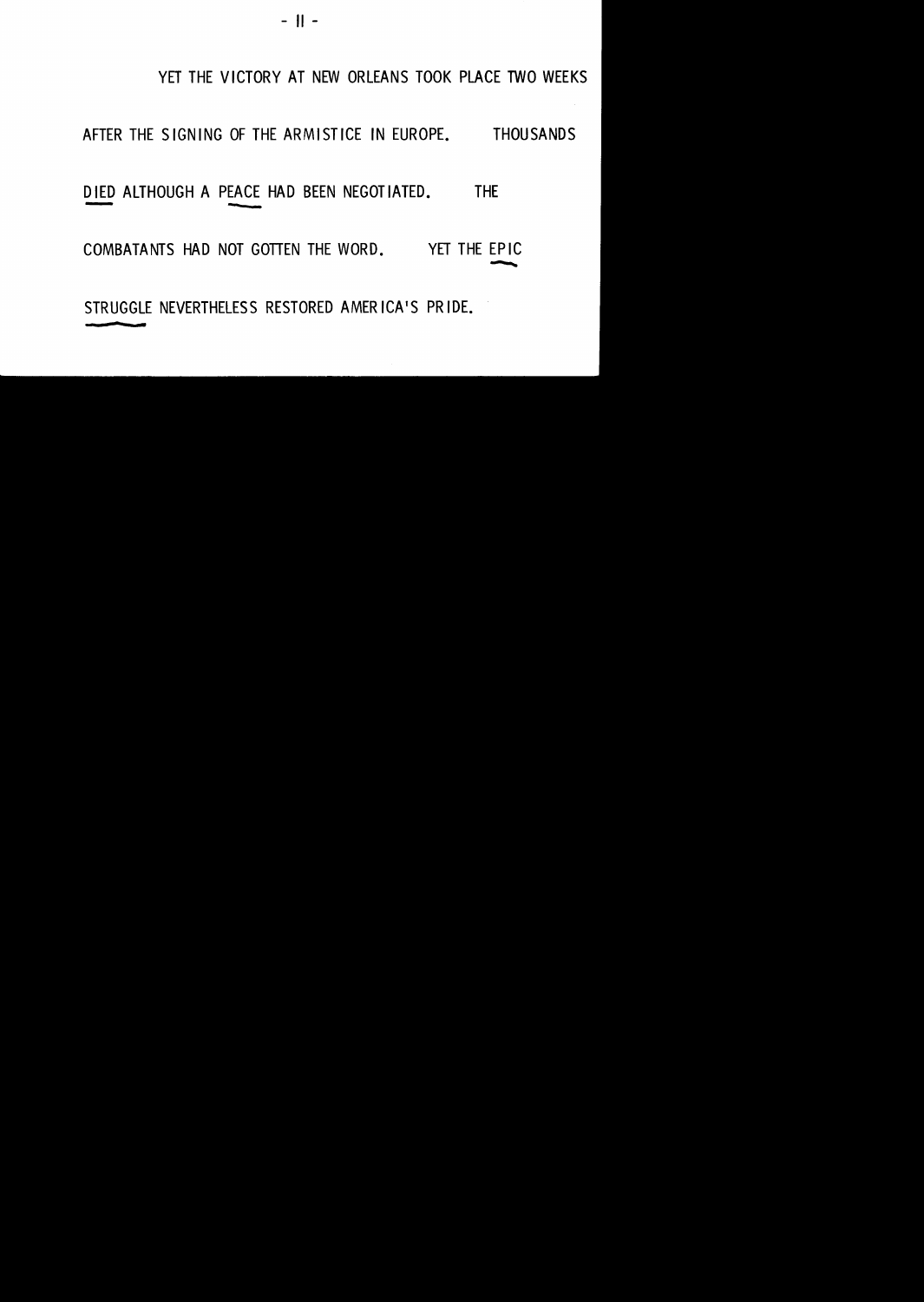- 12 -

#### TODAY AMERICA CAN AGAIN REGAIN THE SENSE OF PRIDE - --. ¥ .-

THAT EXISTED BEFORE VIETNAM. BUT IT CANNOT BE ACHIEVED BY

#### REFIGHTING A WAR THAT IS FINISHED -- AS FAR <u>AS AMERICA</u> IS

CONCERNEDe THE TIME HAS COME TO LOOK FORWARD TO AN AGENDA

FOR THE FUTURE, TO UNIFY TO BIND UP THE NATION'S WOUNDS

AND RESTORE . IT TO HEALTH AND OPTIMISTIC SELF-CONFIDENCE.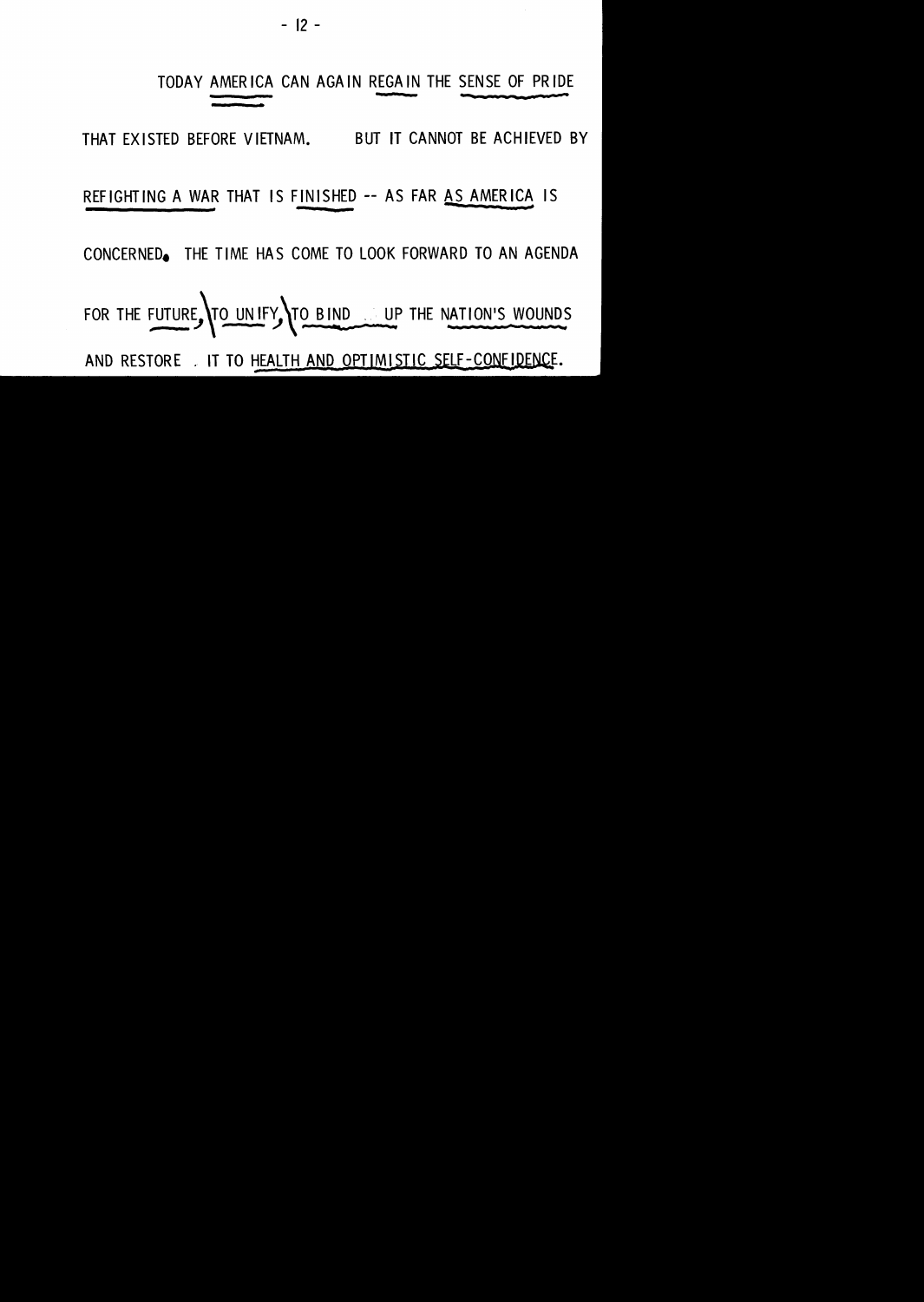- 13 -

#### IN NEW ORLEANS A GREAT BATTLE WAS FOUGHT AFTER A WAR

# WAS OVER. IN NEW ORLEANS TONIGHT WE CAN BEGIN A GREAT

NATIONAL RECONCILIATION. THE FIRST ENGAGEMENT MUST BE a n

WITH THE PROBLEMS OF TODAY --- AND OF THE FUTURE.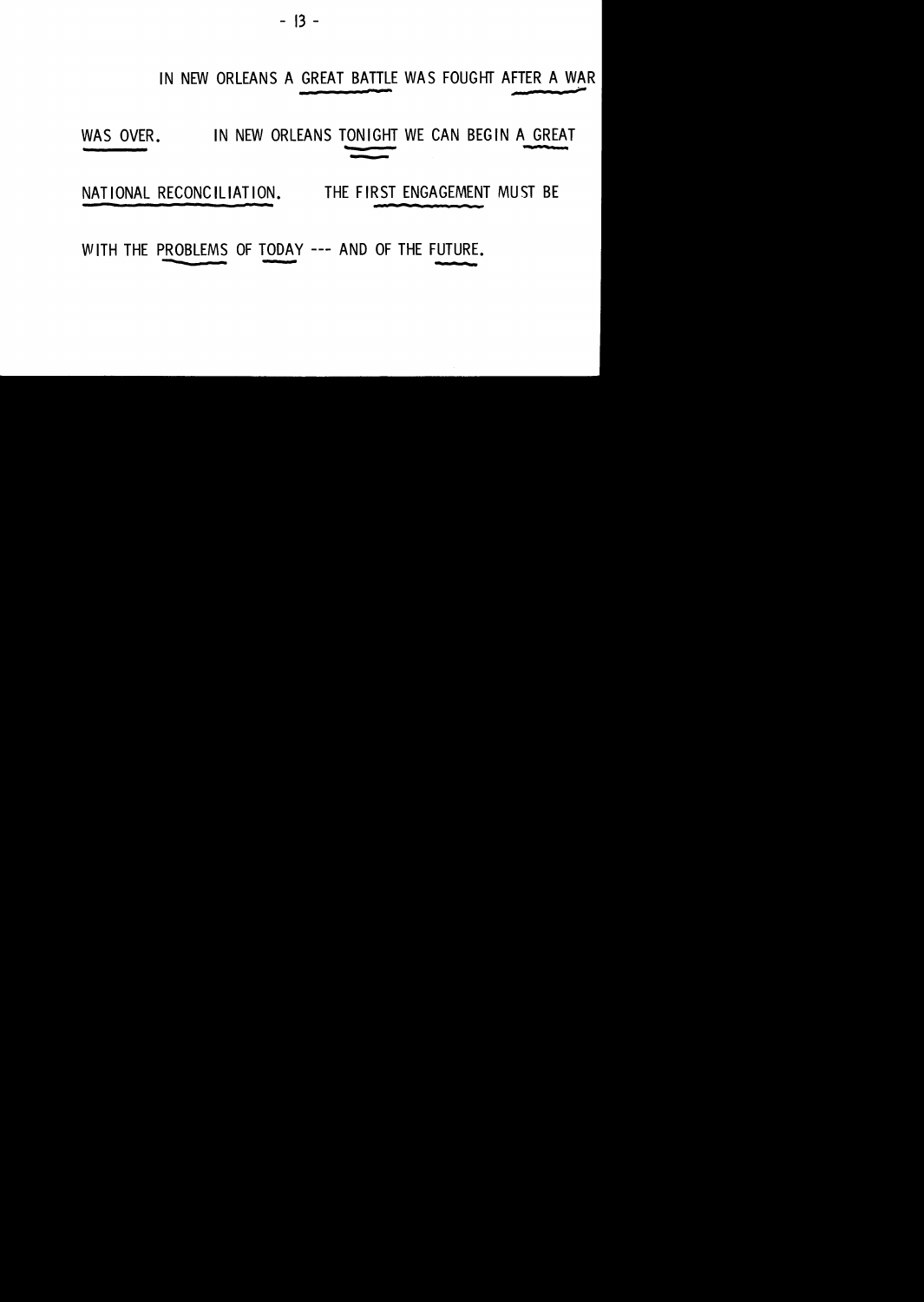$-14 -$ 

THAT IS WHY IT IS SO APPROPRIATE THAT I FIND MYSELF TONIGHT

AT A UNIVERSITY WHICH ADDRESSES ITSELF TO PREPARING YOUNG

PEOPLE FOR THE CHALLENGE OF TOMORROW.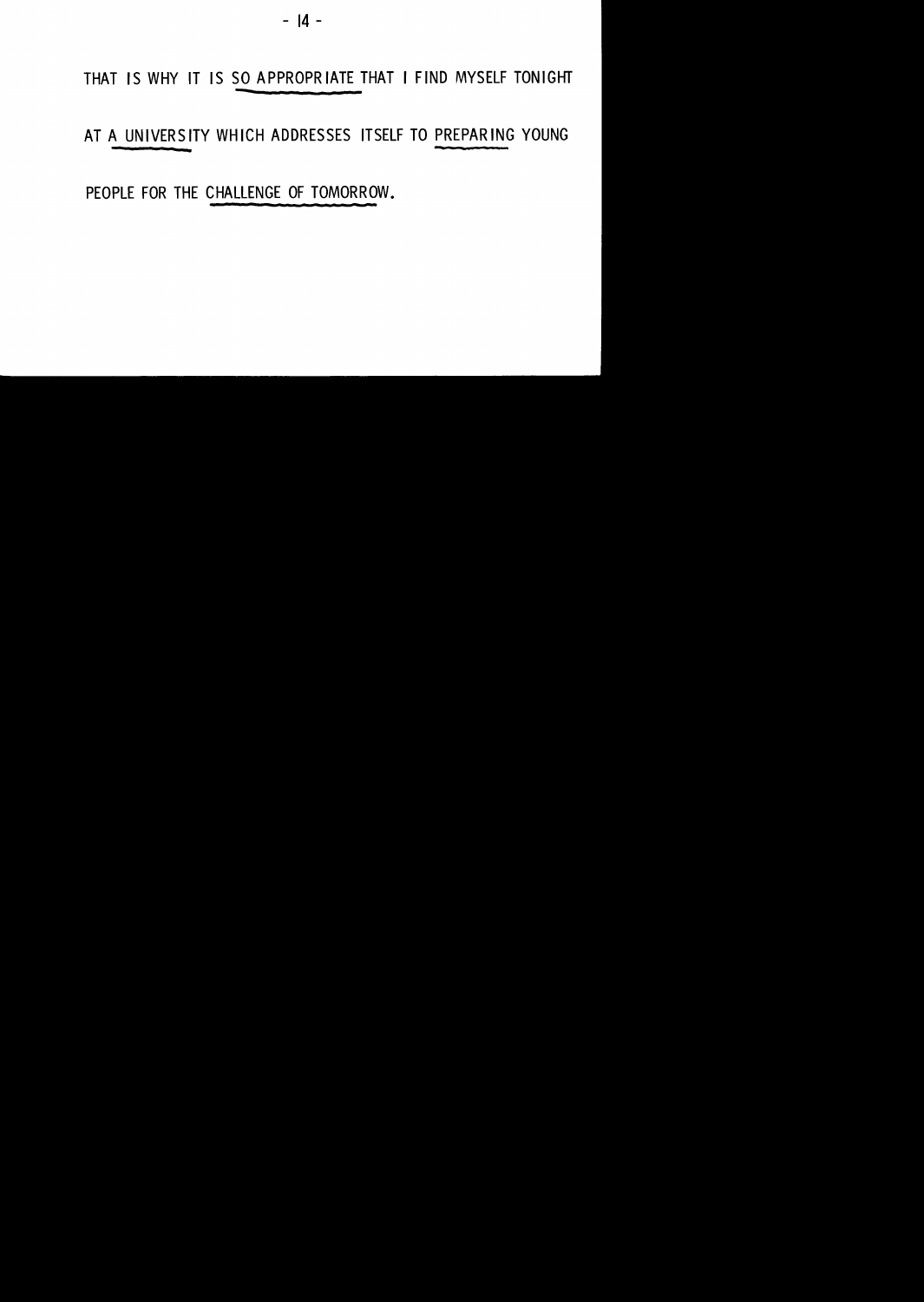

**AND SHAR lNG •** ..

- **<sup>15</sup>**-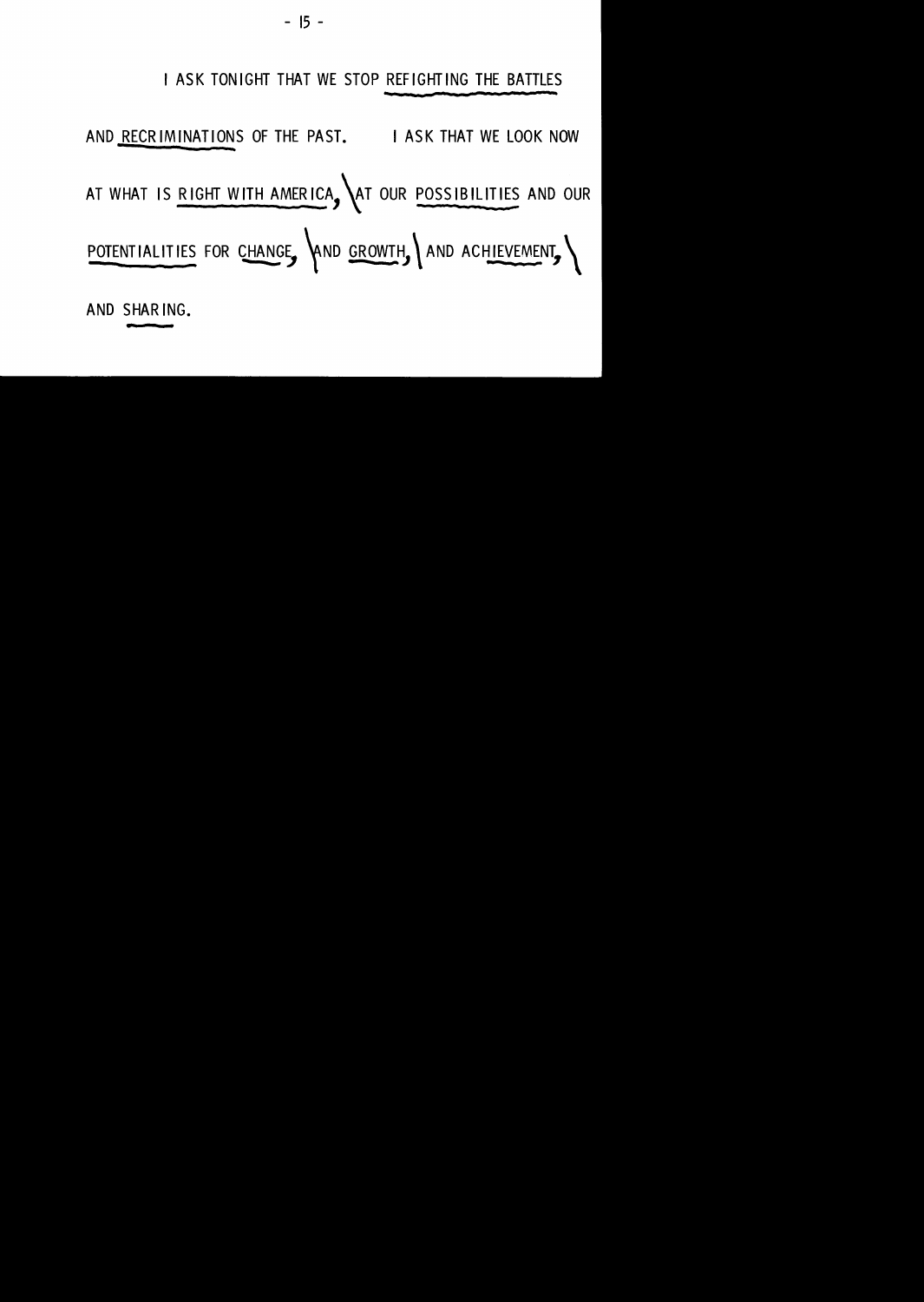$-16 -$ 

### I ASK THAT WE ACCEPT THE RESPONSIBILITIES OF LEADERSHIP AS ---

A GOOD NEIGHBOR TO ALL PEOPLES AND THE ENEMY OF NONE.

# *l* ASK THAT WE STRIVE TO BECOME, IN THE FINEST AMERICAN<br>TRADITION, SOMETHING MORE TOMORROW THAN WE ARE TODAY.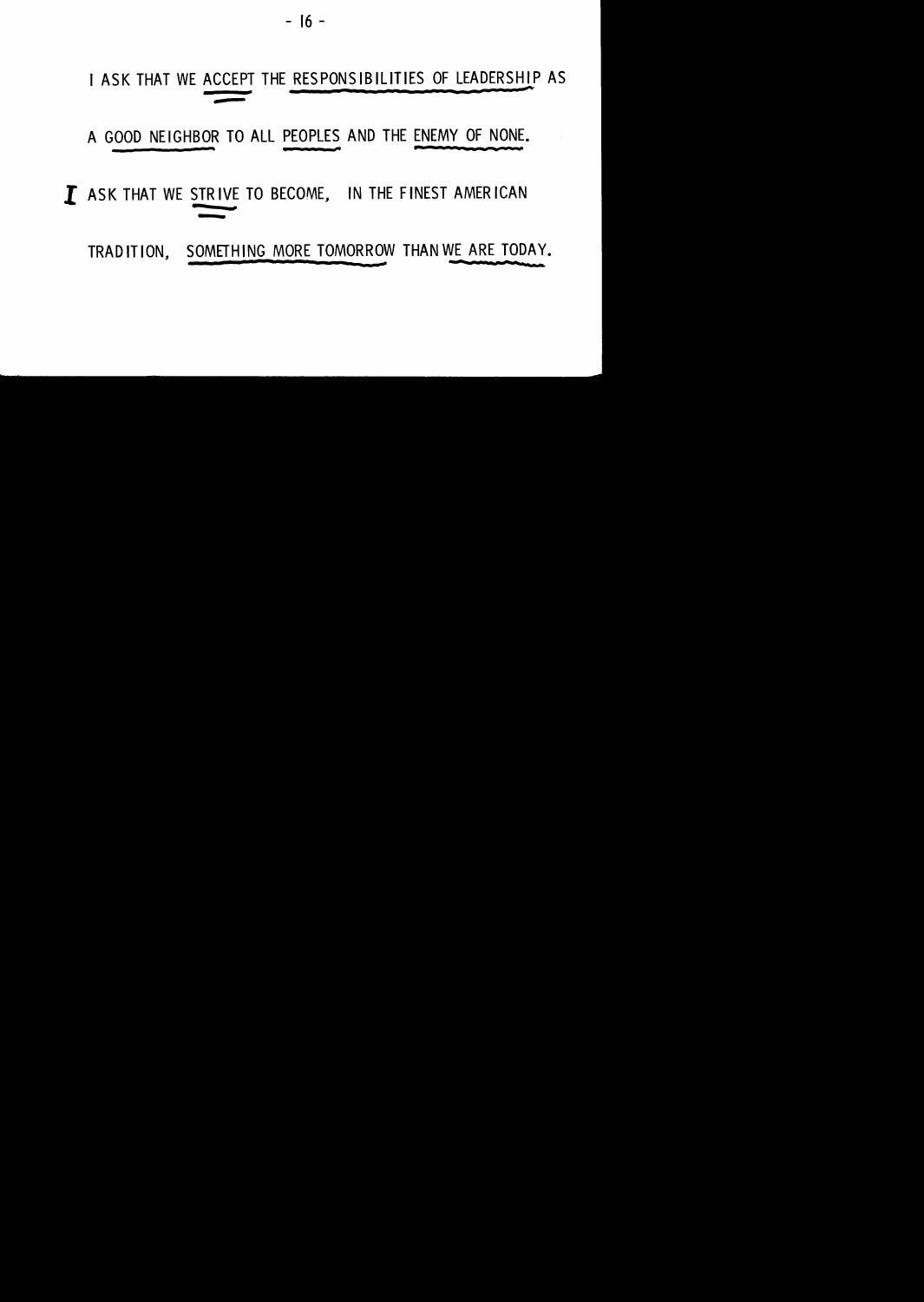- 17 -

INSTEAD OF ADDRESSING THE IMAGE OF AMERICA,  $\blacksquare$ 

PREFER TO CONSIDER THE REALITY OF AMERICA. IT IS TRUE

THAT WE HAVE LAUNCHED OUR BICENTENNIAL CELEBRATION WITHOUT

HAVING ACHIEVED HUMAN PERFECTION.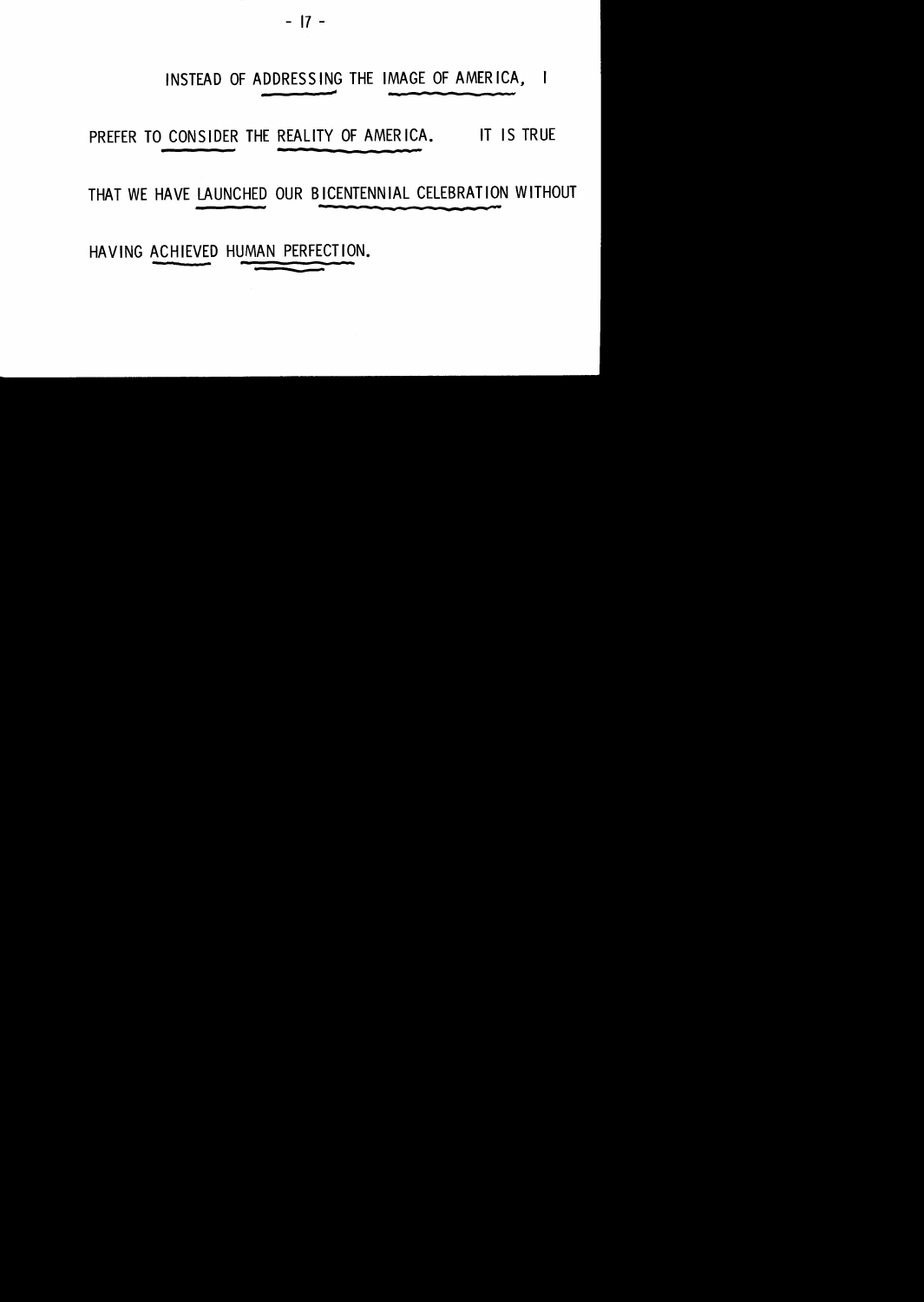- 18 -

BUT WE HAVE ATTAINED A REMARKABLE SELF-GOVERNED SOCIETY

THAT POSSESSES THE FLEXIBILITY AND DYNAMISM TO GROW AND

UNDERTAKE AN ENTIRELY NEW AGENDA -- AN AGENDA FOR

AMERICA'S THIRD CENTURY.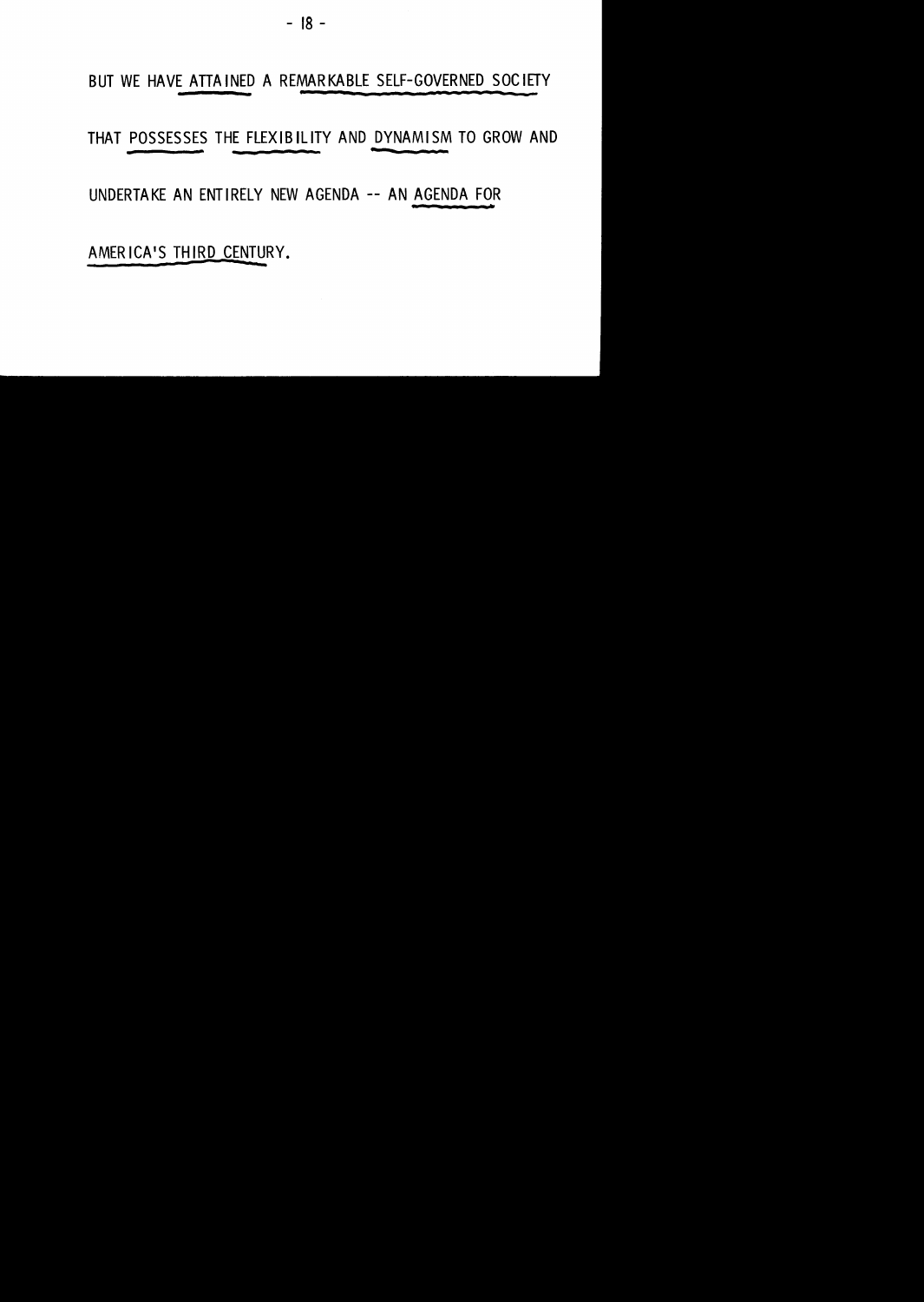- 19 -

#### I ASK YOU TODAY TO JOIN ME IN WRITING THAT AGENDA.

I AM DETERMINED AS PRESIDENT TO SEEK NATIONAL REDISCOVERY OF

THE BELIEF IN OURSELVES THAT CHARACTERIZED THE MOST CREATIVE

PERIODS IN OUR HISTORY. THE GREATEST CHALLENGE OF

CREATIVITY LIES AHEAD.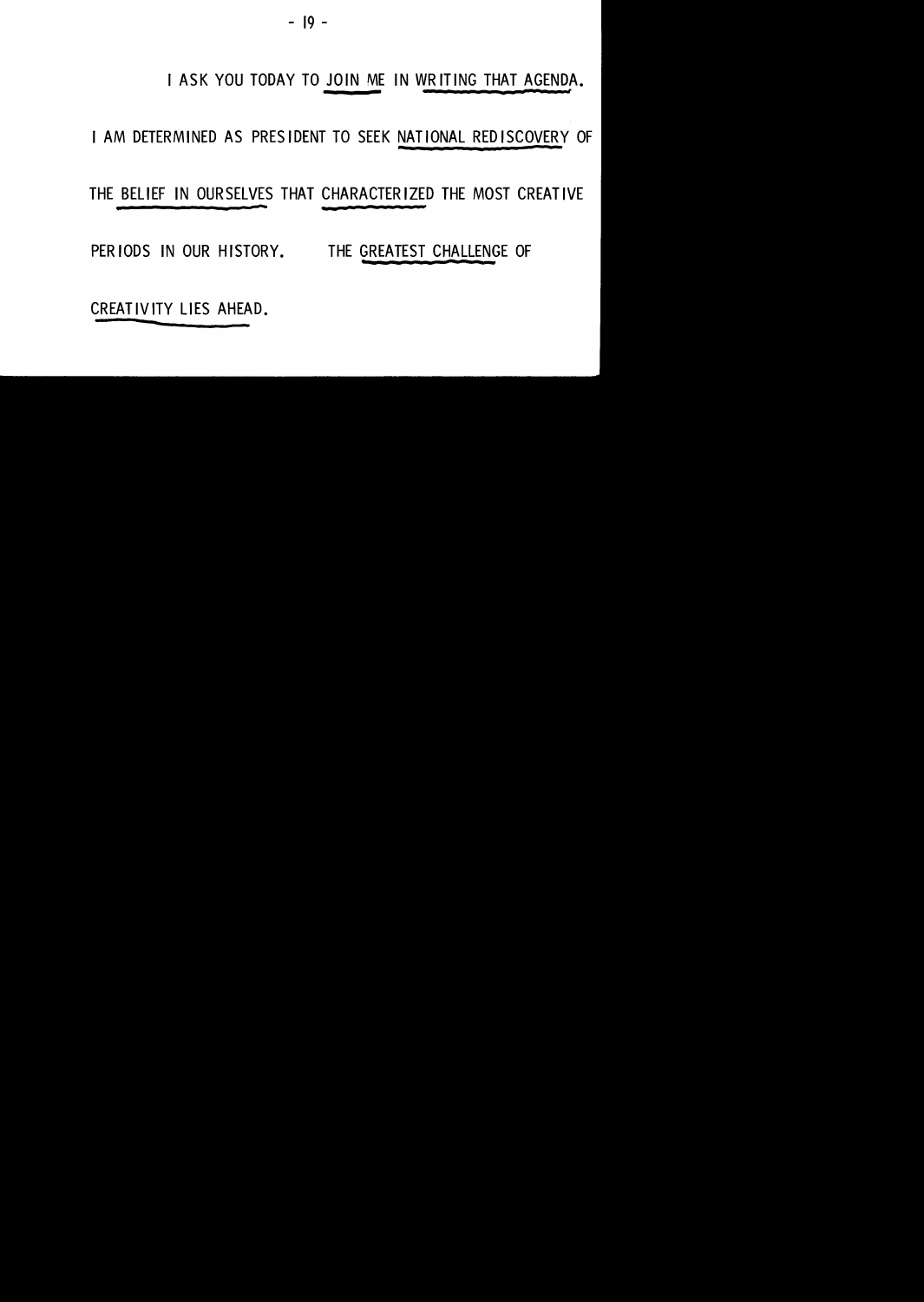#### **WE ARE SADDENED, INDEED, BY EVENTS IN INDOCHINA.**

**BUT THESE EVENTS TRAGIC AS THEY ARE, PORTEND NEITHER THE END** 

OF THE WORLD NOR OF AMERICA'S LEADERSHIP IN THE WORLD.

SOME SEEM TO FEEL THAT IF WE DO NOT SUCCEED IN EVERYTHING.

EVERYWHERE THEN WE HAVE SUCCEEDED IN NOTHING ANYWHERE.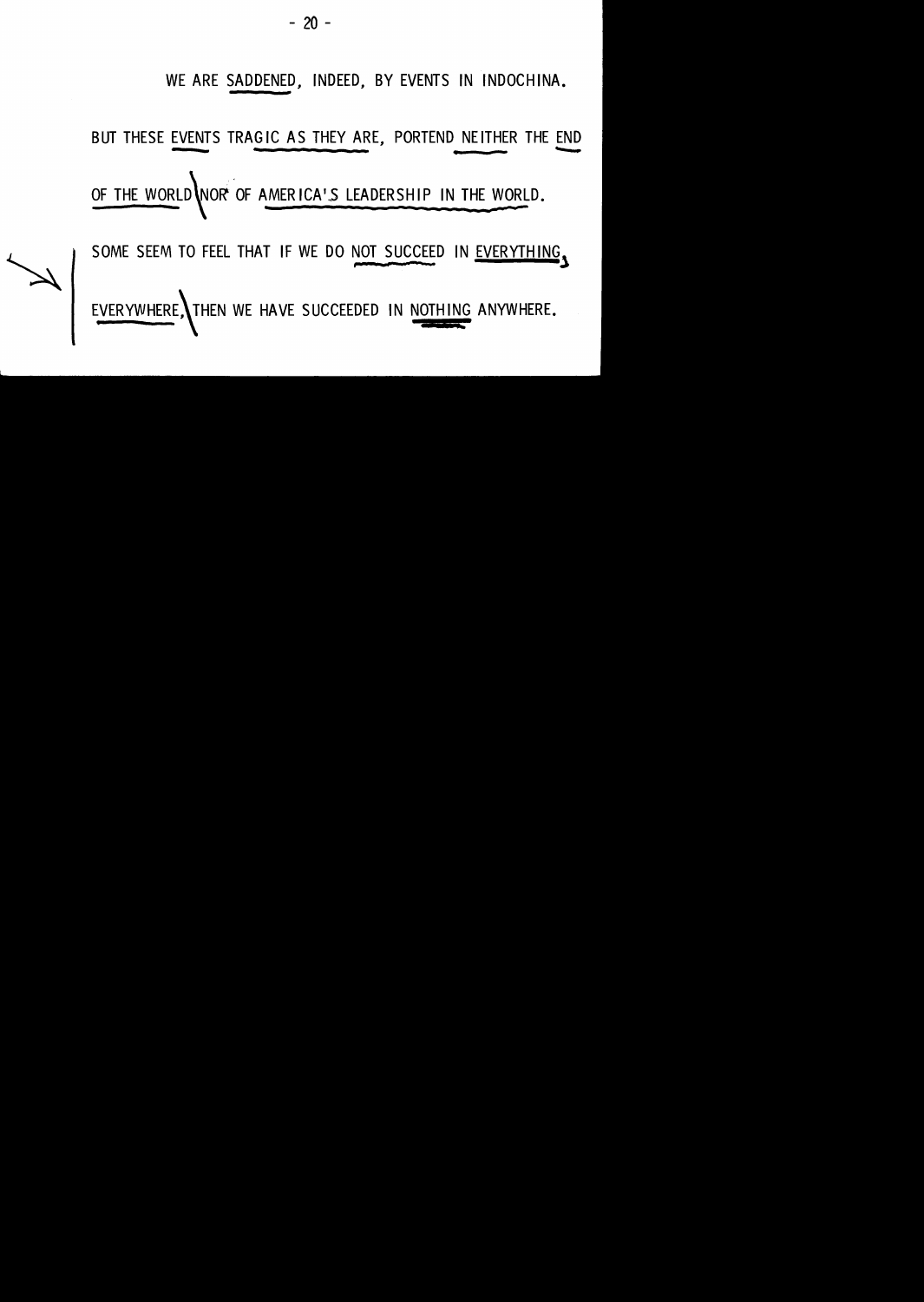

RESPONSIBLE MEN AND WOMEN EVERYWHERE, IN THE FINAL

DECISION, RESTS IN THEIR OWN HANDS.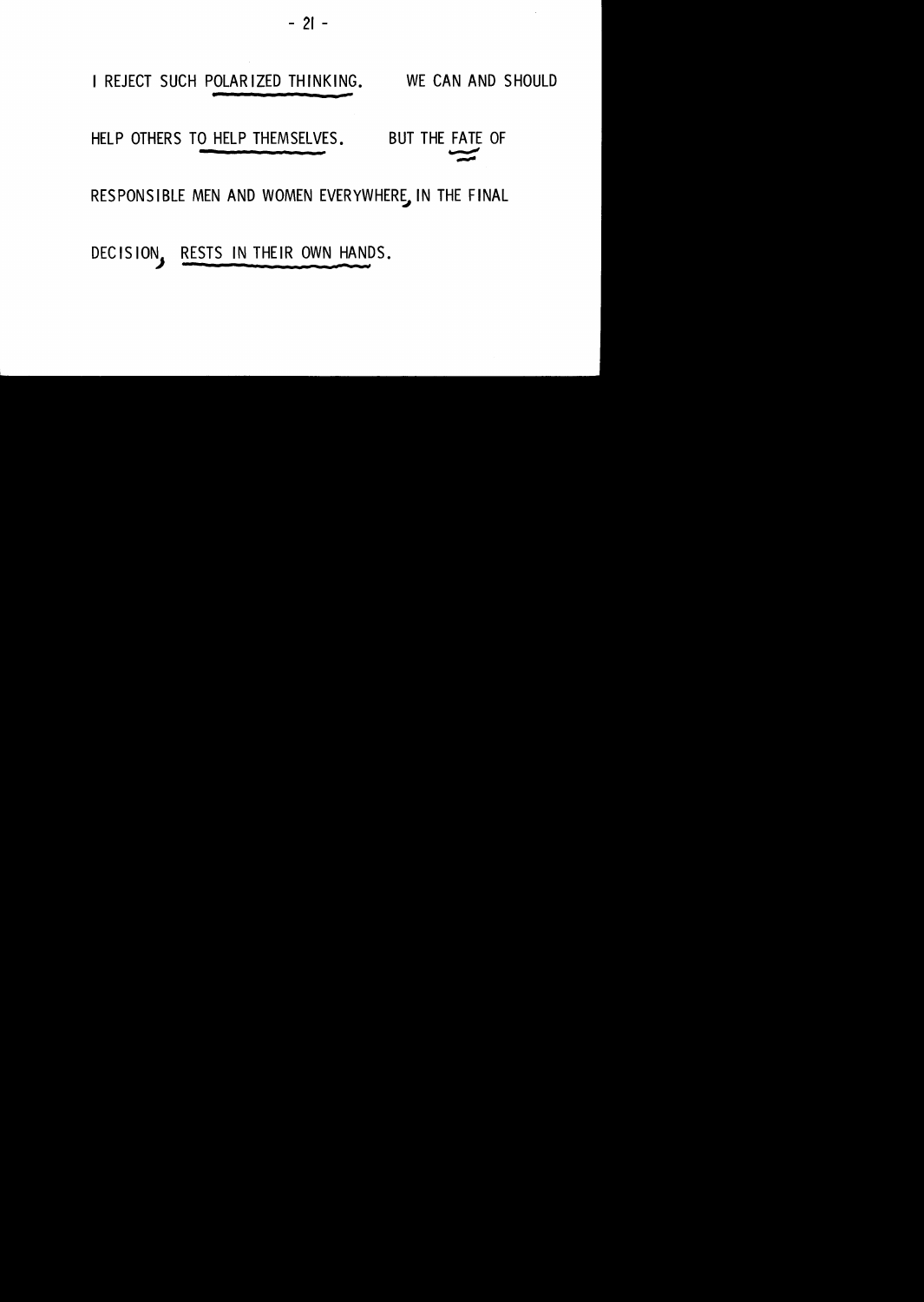- 22 -

#### AMERICA'S FUTURE DEPENDS UPON AMERICANS --

ESPECIALLY YOUR GENERATION WHICH IS NOW EQUIPPING ITSELF

TO ASSUME THE CHALLENGES OF THE FUTURE -- TO HELP WRITE

THE AGENDA FOR AMERICA.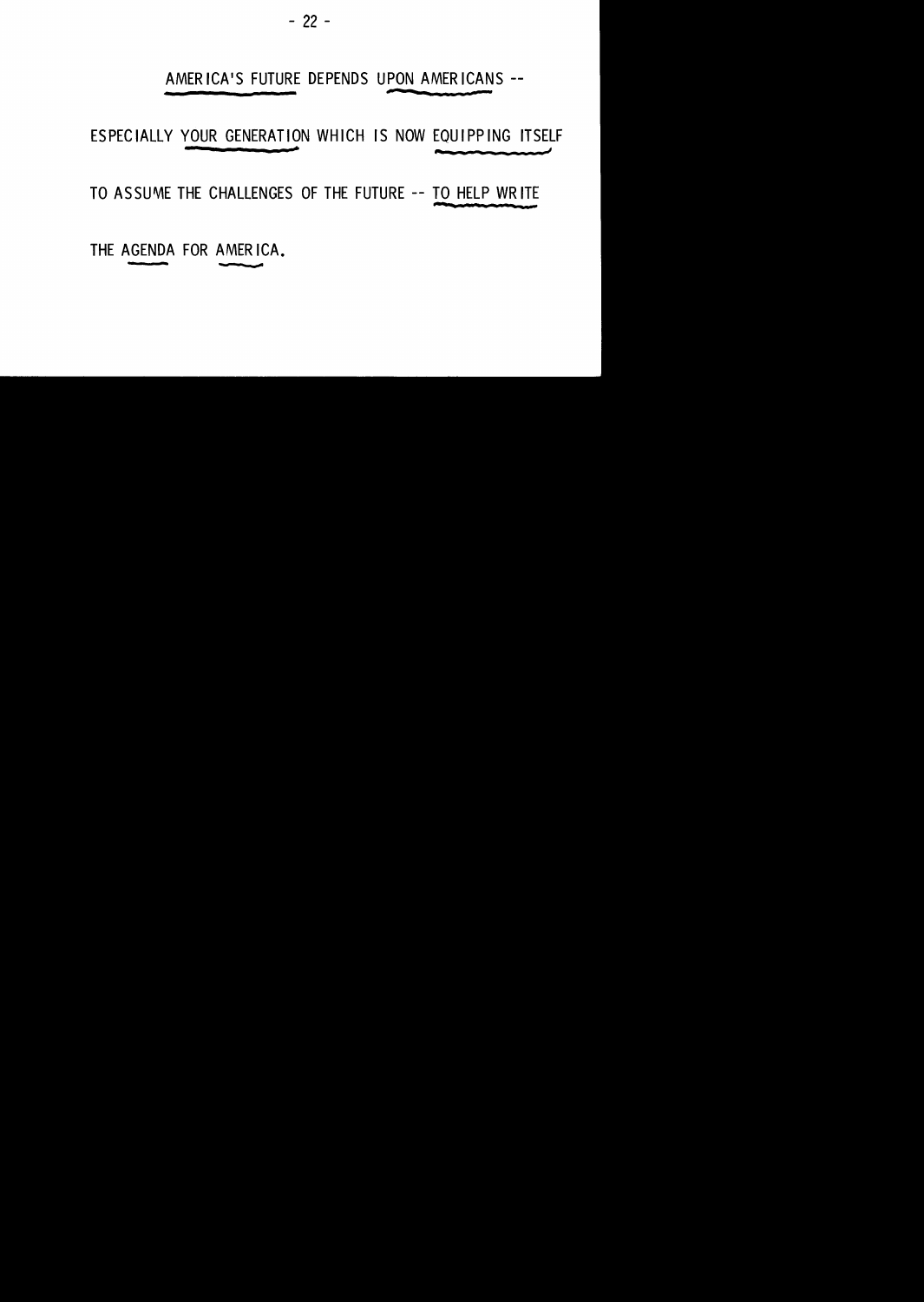

FORCES. I AM SPEAKING OF OUR BELIEF IN OURSELVES AND

TRANSCENDS ALL THE DETERRENT POWERS FOR PEACE OF OUR ARMED r:=z -

KIND OF STRENGTH -- THE TRUE SOURCE OF AMERICAN POWER THAT

OUR DEFENSES. TONIGHT, I WANT TO TALK ABOUT ANOTHER

EARLIER TODAY, I SPOKE ABOUT THE NEED TO MAINTAIN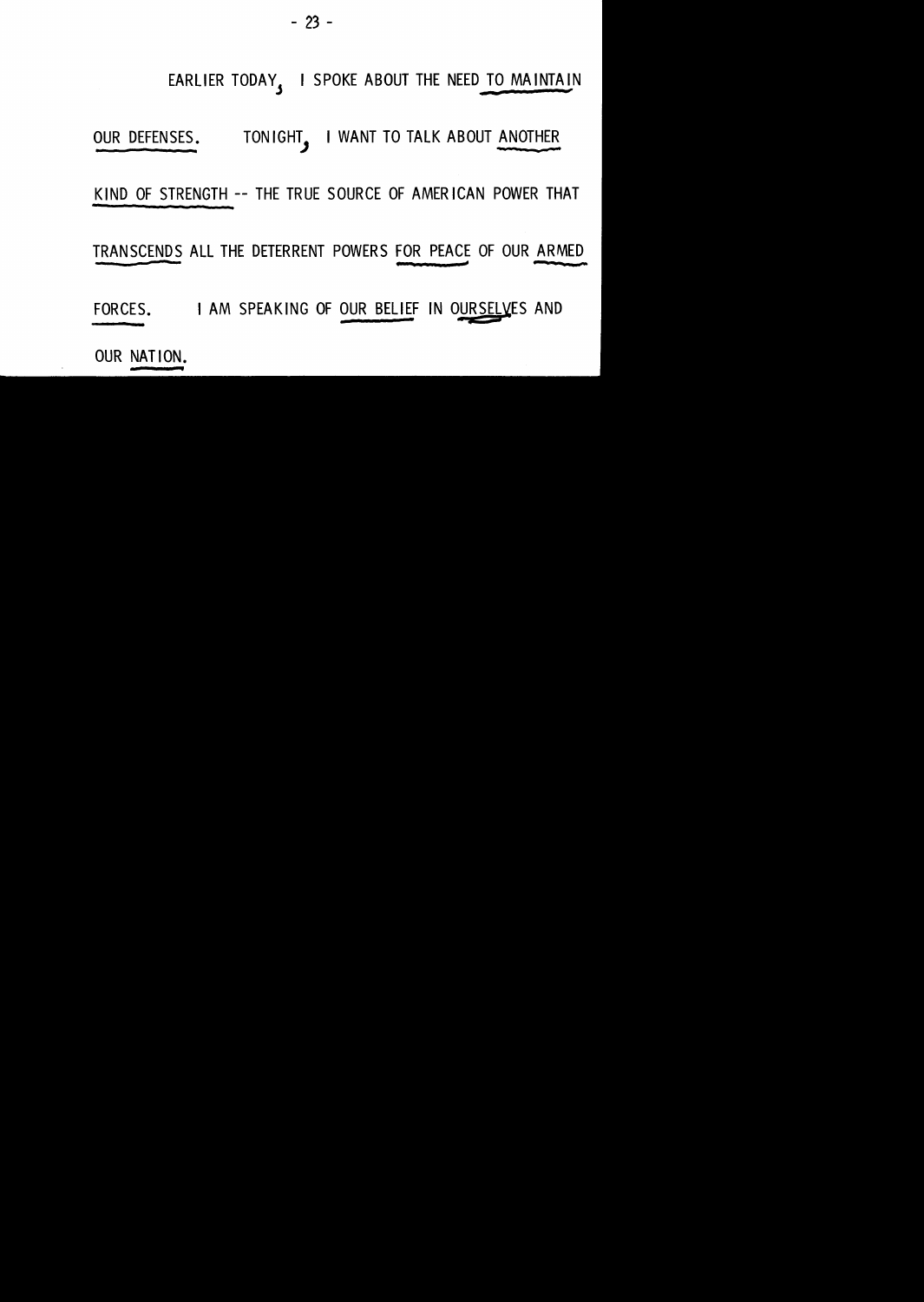#### ABRAHAM LINCOLN ASKED, IN HIS OWN WORDS,

#### ''WHAT CONSTITUTES THE BULWARK OF OUR OWN LIBERTY AND

#### INDEPENDENCE?" AND HE ANSWERED: "IT IS NOT OUR

FROWN lNG BATTLEMENTS, OR BRISTLING SEACOASTS, OUR ARMY AND

OUR NAVY . . . OUR DEFENSE IS IN THE SPIRIT WHICH PRIZED LIBERTY AS THE HERITAGE OF ALL MEN, IN ALL LANDS EVERYWHERE.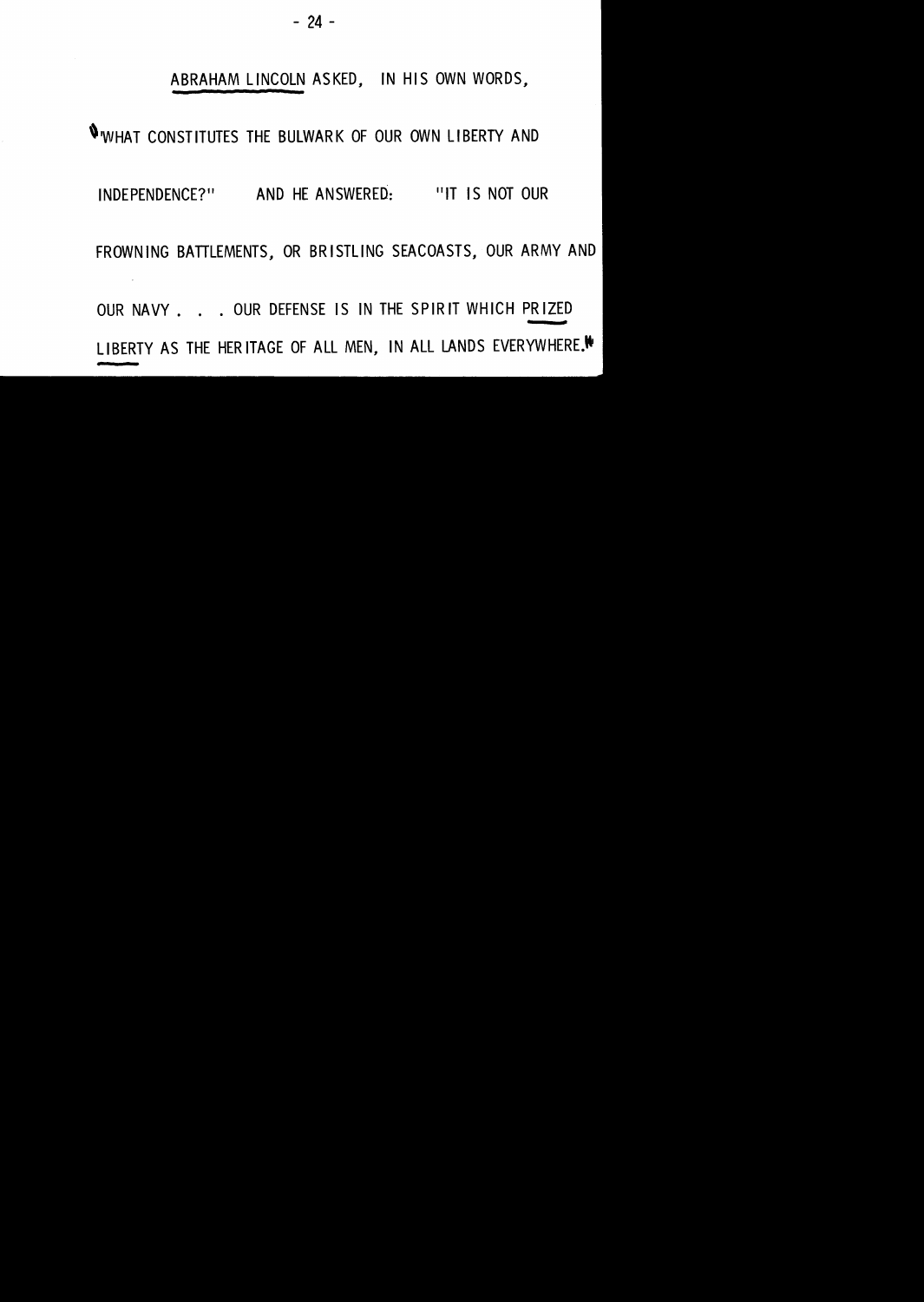#### IT IS IN THIS SPIRIT THAT WE MUST NOW MOVE BEYOND

THE DISCORD OF THE PAST DECADE. IT IS IN THIS SPIRIT

#### THAT I ASK YOU TO JOIN IN WRIT lNG AN AGENDA FOR THE FUTURE.

I WELCOME YOUR INVITATION TONIGHT BECAUSE I KNOW THAT IT IS

AT TULANE AND OTHER CENTERS OF THOUGHT AND STUDY THAT MUCH  $(MDRE)$ CONSIDERATION IS BEING GIVEN TO THE KIND OF FUTURE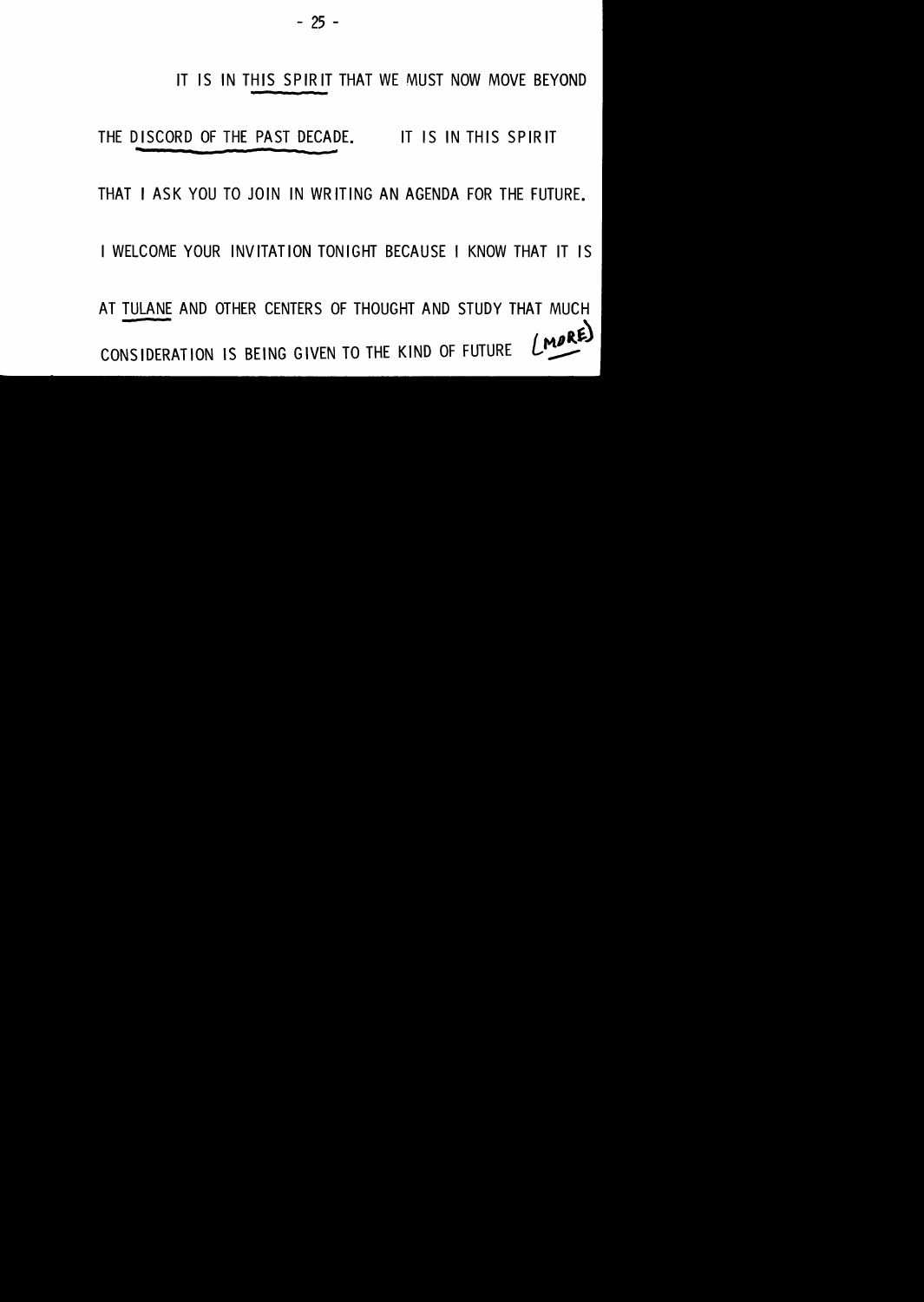AMERICANS WANT AND WILL WORK FOR 9TO YOU ARE PREPARING

YOURSELVES FOR THAT FUTURE AND I AM DEEPLY INTERESTED IN

YOUR PREPARATIONS AND YOUR OPINIONS AND YOUR GOALS.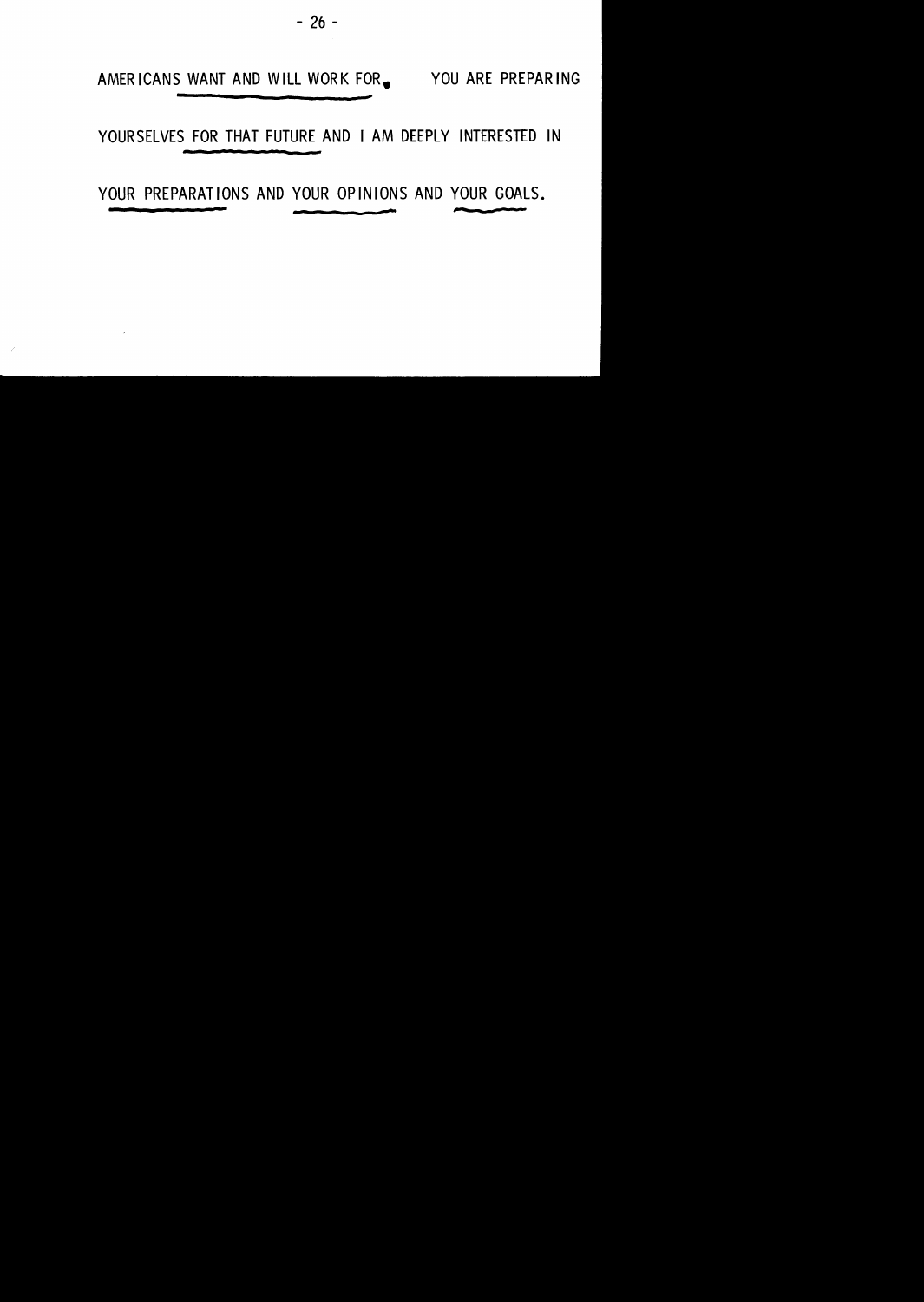#### TONIGHT I WILL SHARE MY OWN VIEWS. I ENVISION

A CREATIVE PROGRAM THAT GOES AS FAR AS OUR COURAGE AND

CAPACITIES CAN TAKE US --- AT HOME AND ABROAD. -.......

GOAL IS FOR A COOPERATIVE WORLD AT PEACE. USING ITS

RESOURCES TO BUILD\_ NOT TO DESTROY.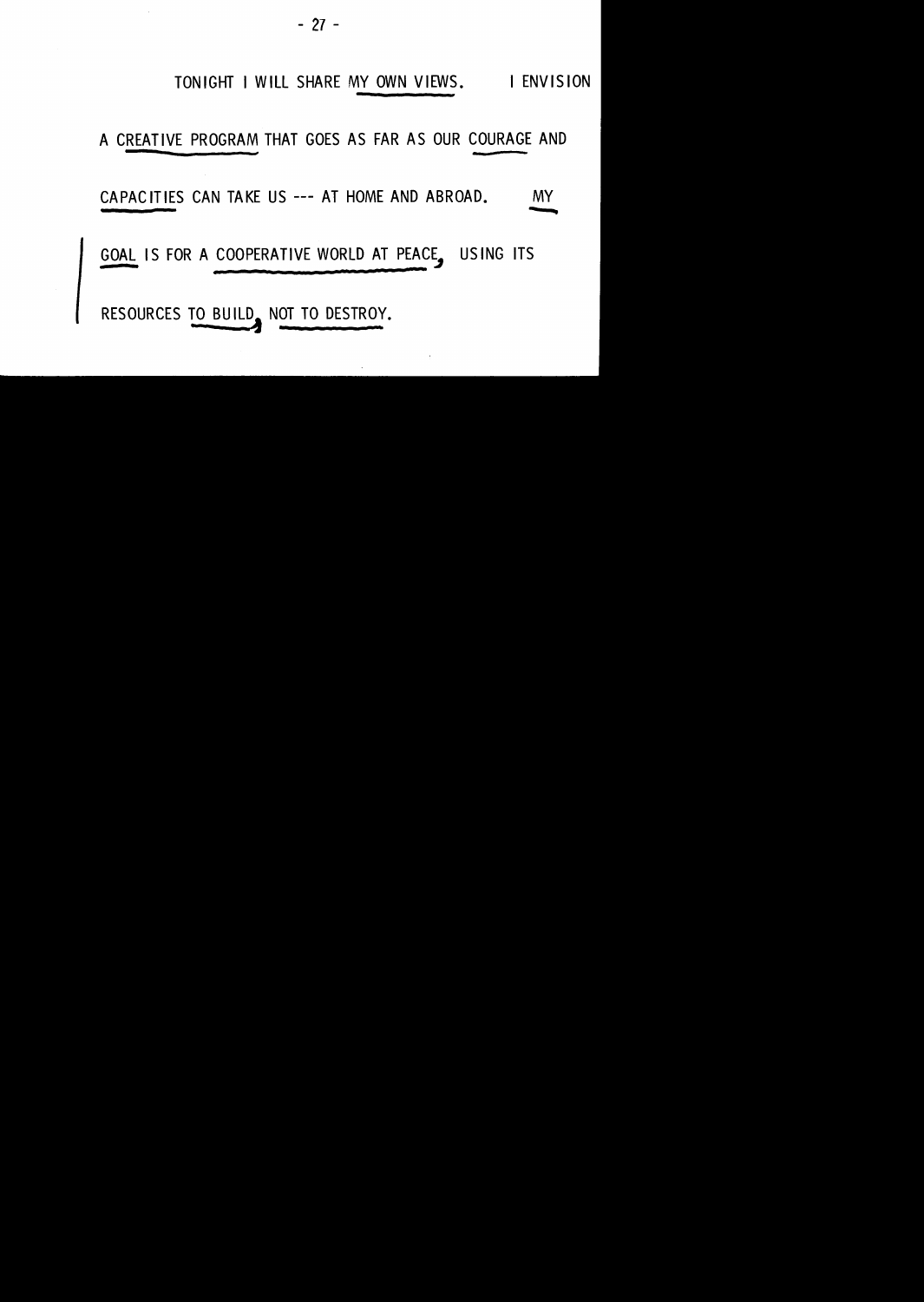# AS PRESIDENT, I AM DETERMINED TO OFFER LEADERSHIP

TO OVERCOME ECONOMIC PROBLEMS. MY GOAL IS FOR JOBS

FOR ALL WHO WANT TO WORK AND ECONOMIC OPPORTUNITY FOR

ALL WHO WANT TO ACHIEVE.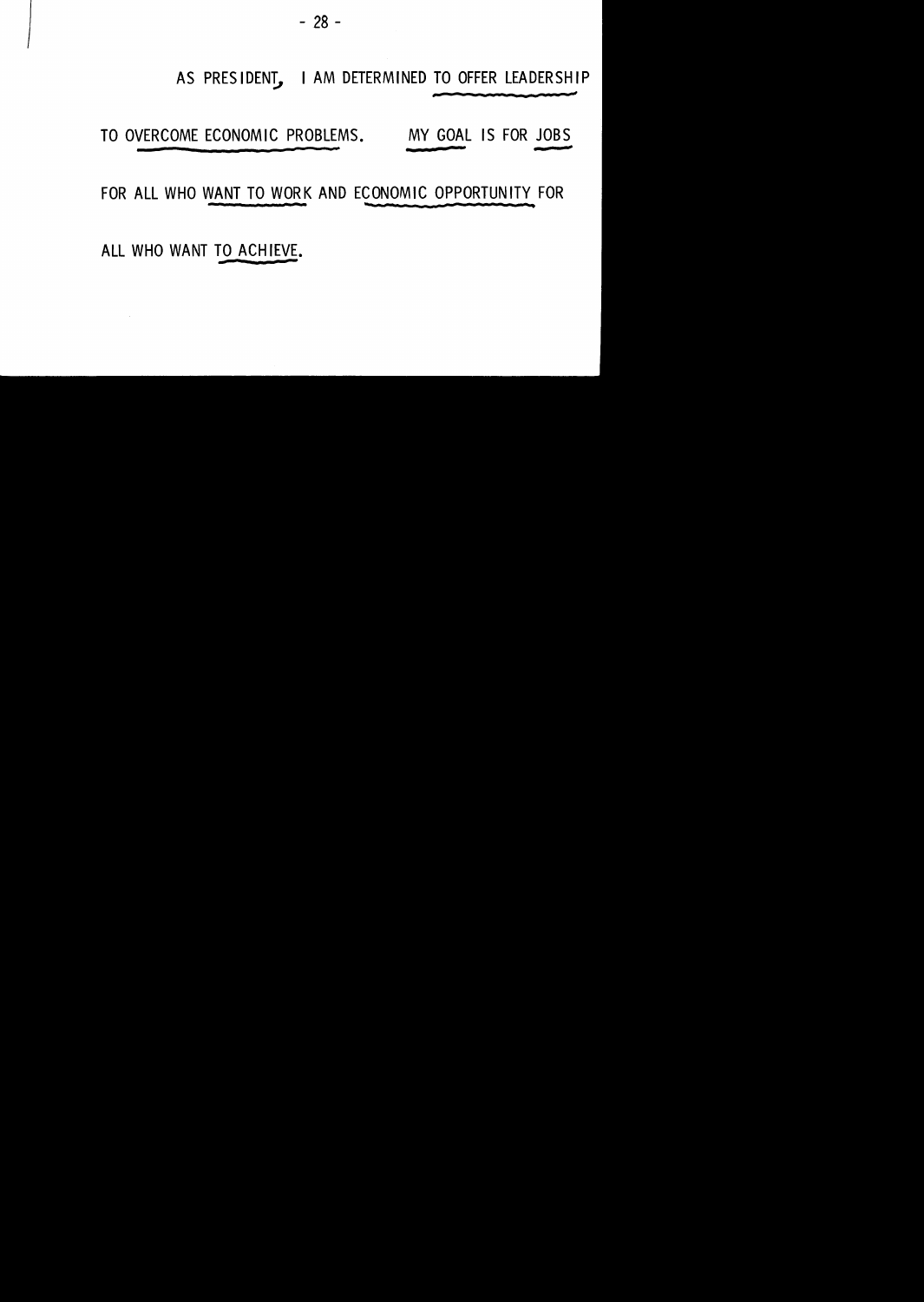#### I AM DETERMINED TO SEEK SELF-SUFFICIENCY IN

ENERGY AS AN URGENT NATIONAL PR lOR ITY. MY GOAL IS TO

MAKE AMERICA INDEPENDENT OF FOREIGN ENERGY SOURCES

BY 1985.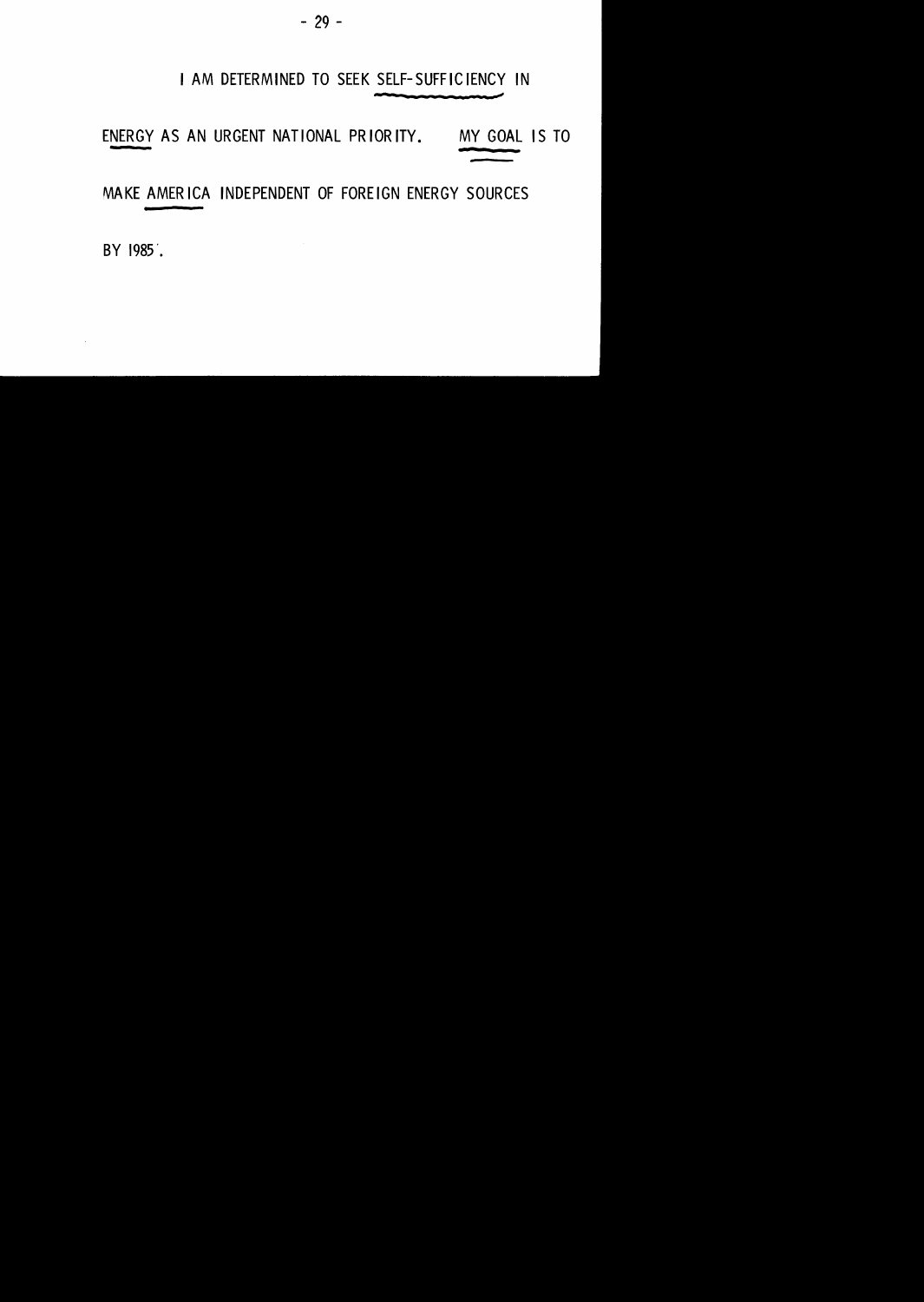- 30 -

#### I WILL PURSUE INTERDEPENDENCE WITH OTHER NATIONS

#### AND A REFORMED INTERNATIONAL ECONOMIC SYSTEM. MY

AND A REFORMED INTERNATIONAL ECONOMIC SYSTEM.<br>GOAL IS FOR A WORLD IN WHICH CONSUMING AND PRODUCING -

NATIONS ACHIEVE A WORKING BALANCE.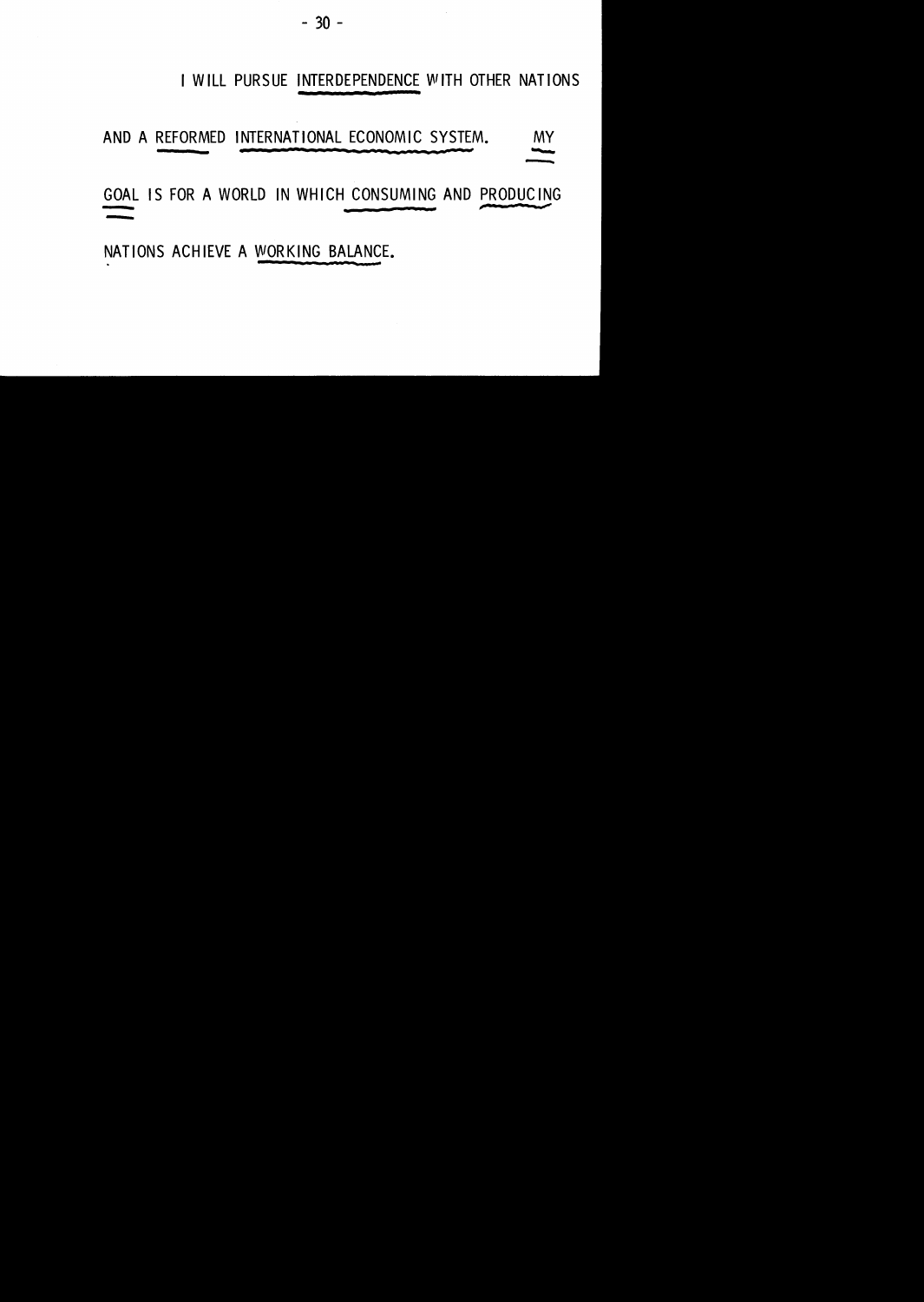$-31 -$ 

#### I WILL ADDRESS THE HUMANITARIAN ISSUES OF HUNGER

#### AND FAMINE OF HEALTH AND HEALING. MY GOAL IS TO

#### ASSURE BASIC NEEDS AND AN EFFECTIVE SYSTEM TO ACHIEVE

THIS.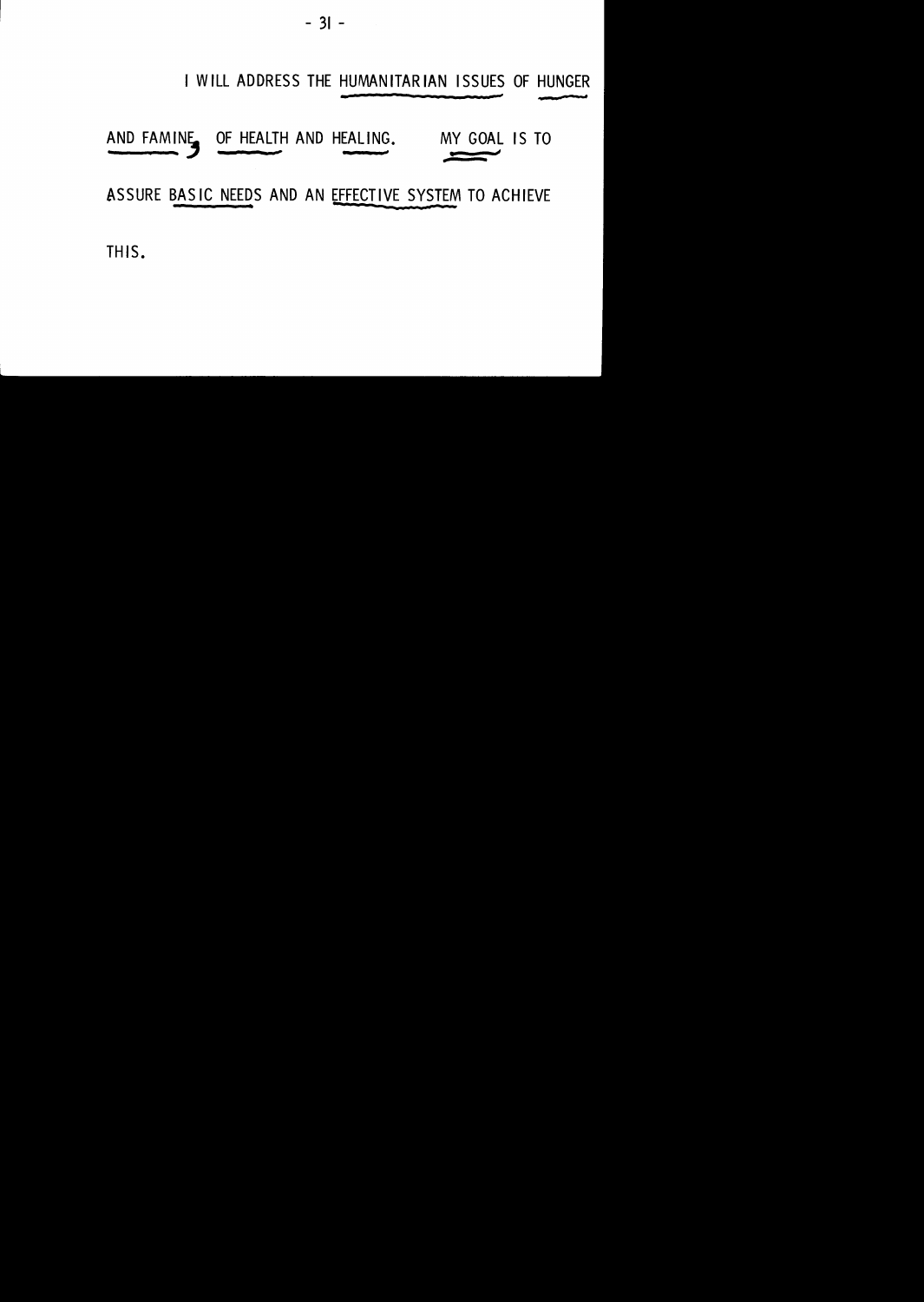#### I RECOGNIZE THE NEED FOR TECHNOLOGY THAT ENRICHES

# LIFE WHILE PRESERVING OUR NATURAL ENVIRONMENT. MY

GOAL IS TO STIMULATE PRODUCTIVITY BUT USE TECHNOLOGY TO REDEEM TO DESTROY TO DESTROY TO UR ENVIRONMENT.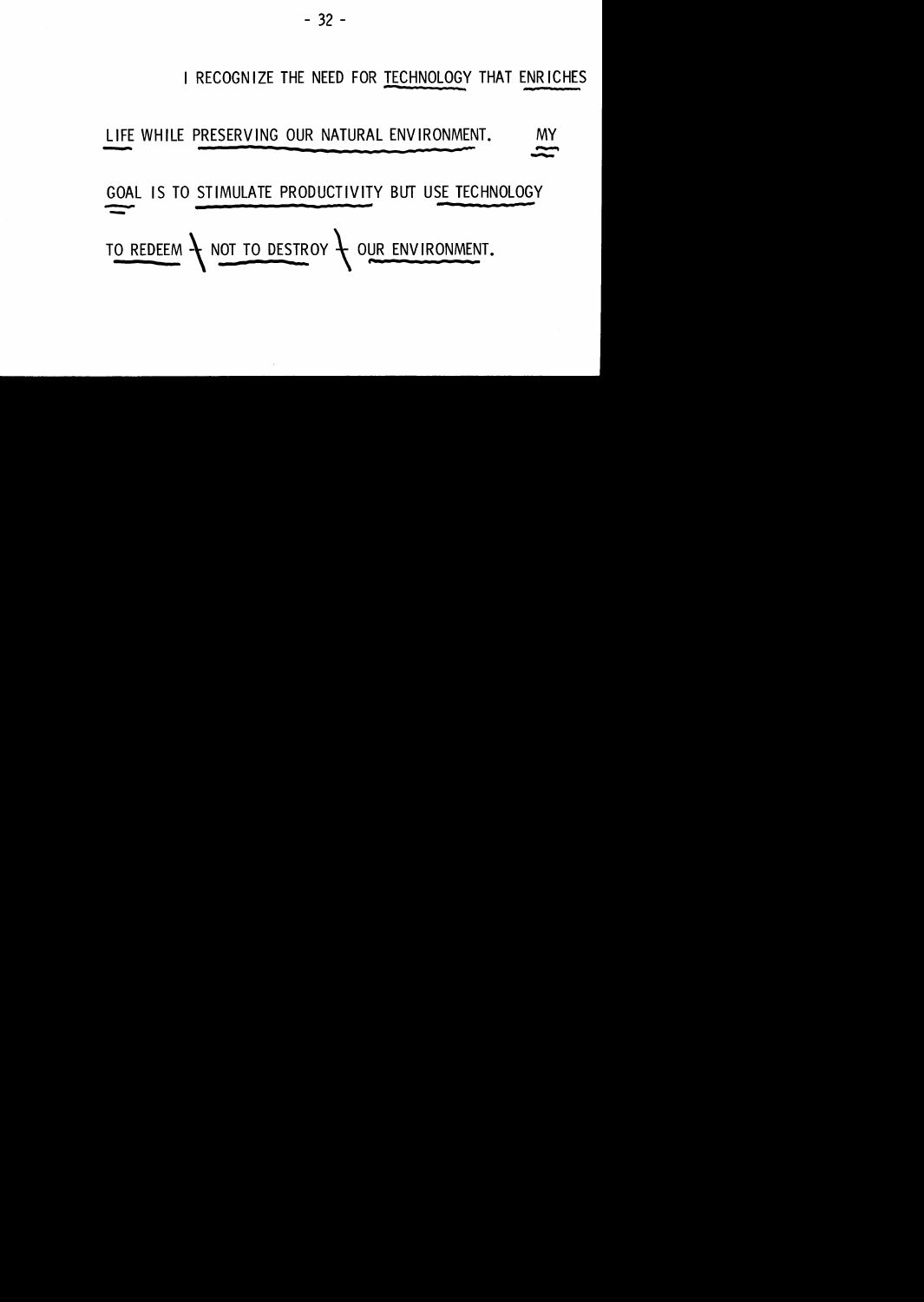#### I WILL STRIVE FOR NEW COOPERATION RATHER THAN

#### CONFLICT IN THE PEACEFUL EXPLORATION OF THE OCEANS AND

# SPACE. MY GOAL IS TO USE RESOURCES FOR PEACEFUL

PROGRESS RATHER THAN WAR AND DESTRUCTION. <u>VAF</u>

and the contract of the contract of the contract of the contract of the contract of the contract of the contract of the contract of the contract of the contract of the contract of the contract of the contract of the contra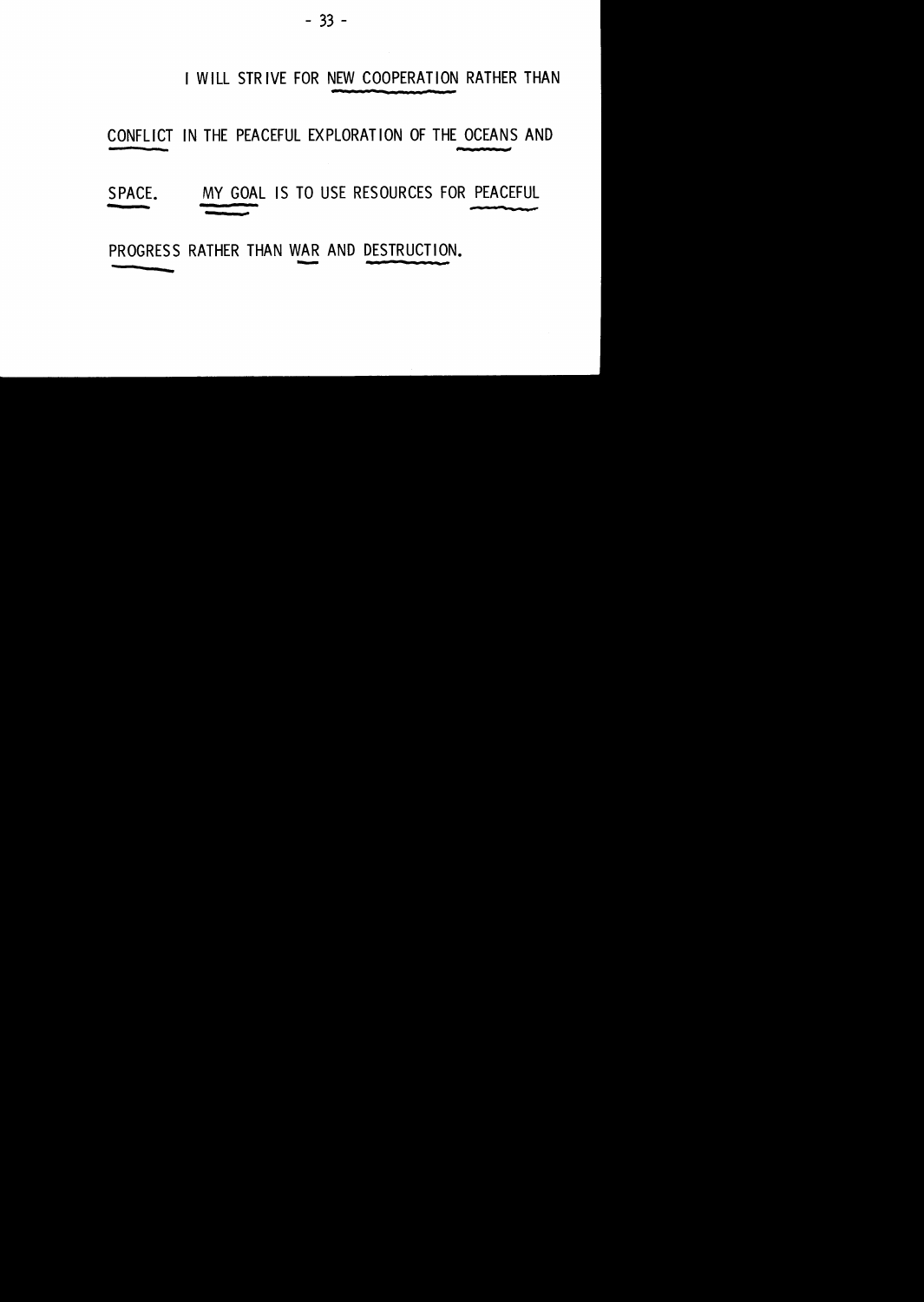

#### LET AMERICA SYMBOLIZE HUMANITY'S STRUGGLE TO

#### CONQUER NATURE AND MASTER TECHNOLOGY. THE TIME HAS

#### NOW COME FOR OUR GOVERNMENT TO FACILITATE THE INDIVIDUAL'S

CONTROL OVER HIS OR HER OWN FUTURE -- AND OF THE FUTURE

OF AMERICA.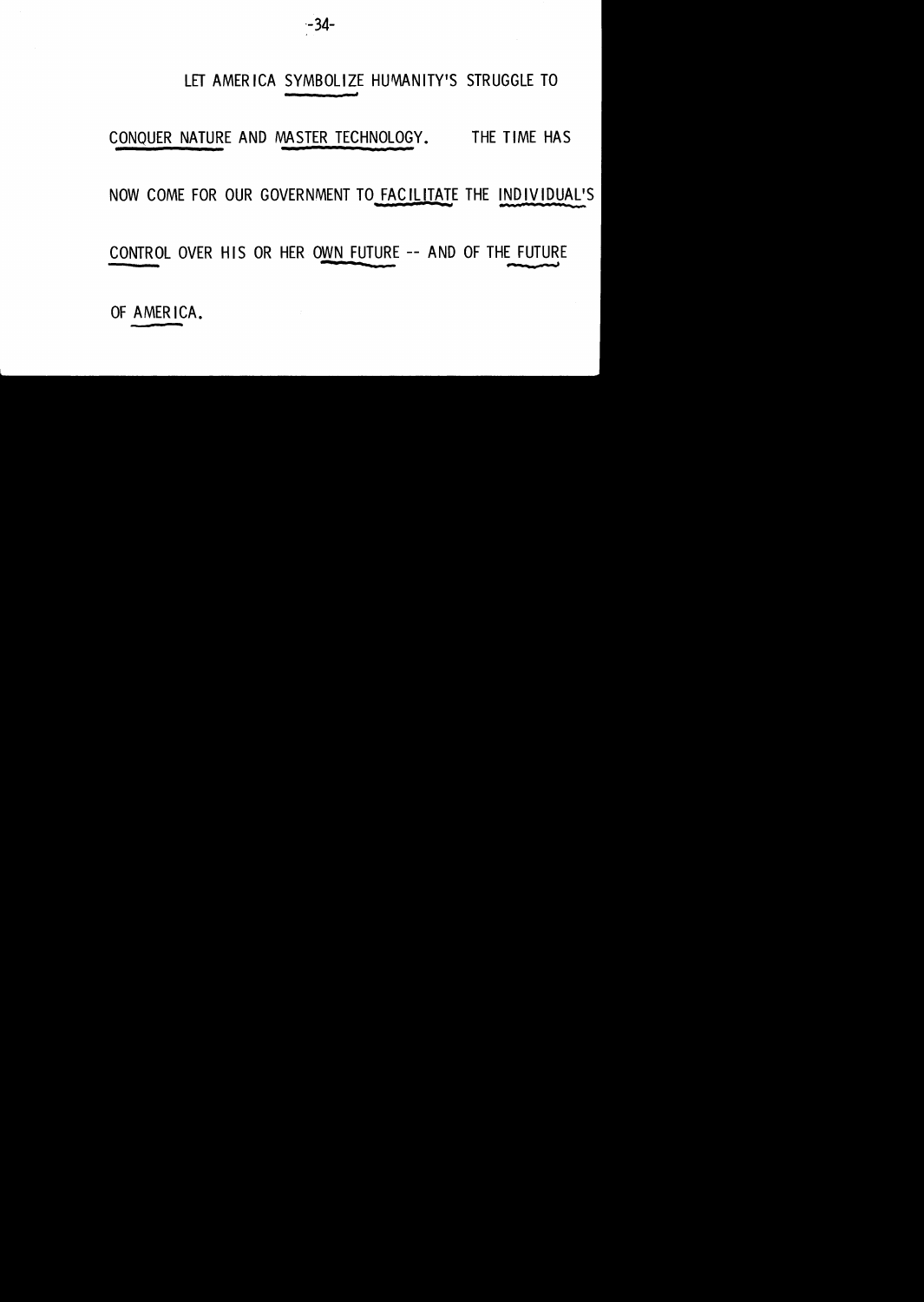#### BUT THE FUTURE REQUIRES MORE THAN AMERICANS

CONGRATULATING THEMSELVES ON HOW MUCH WE KNOW AND HOW HC<br>-<br>-

MANY PRODUCTS WE CAN PRODUCE. IT REQUIRES NEW

KNOWLEDGE TO MEET NEW PROBLEMS. WE MUST NOT ONLY BE

MOTIVATED TO BUILD A BETTER AMERICA, WE MUST KNOW HOW

**College** 

TO DO IT.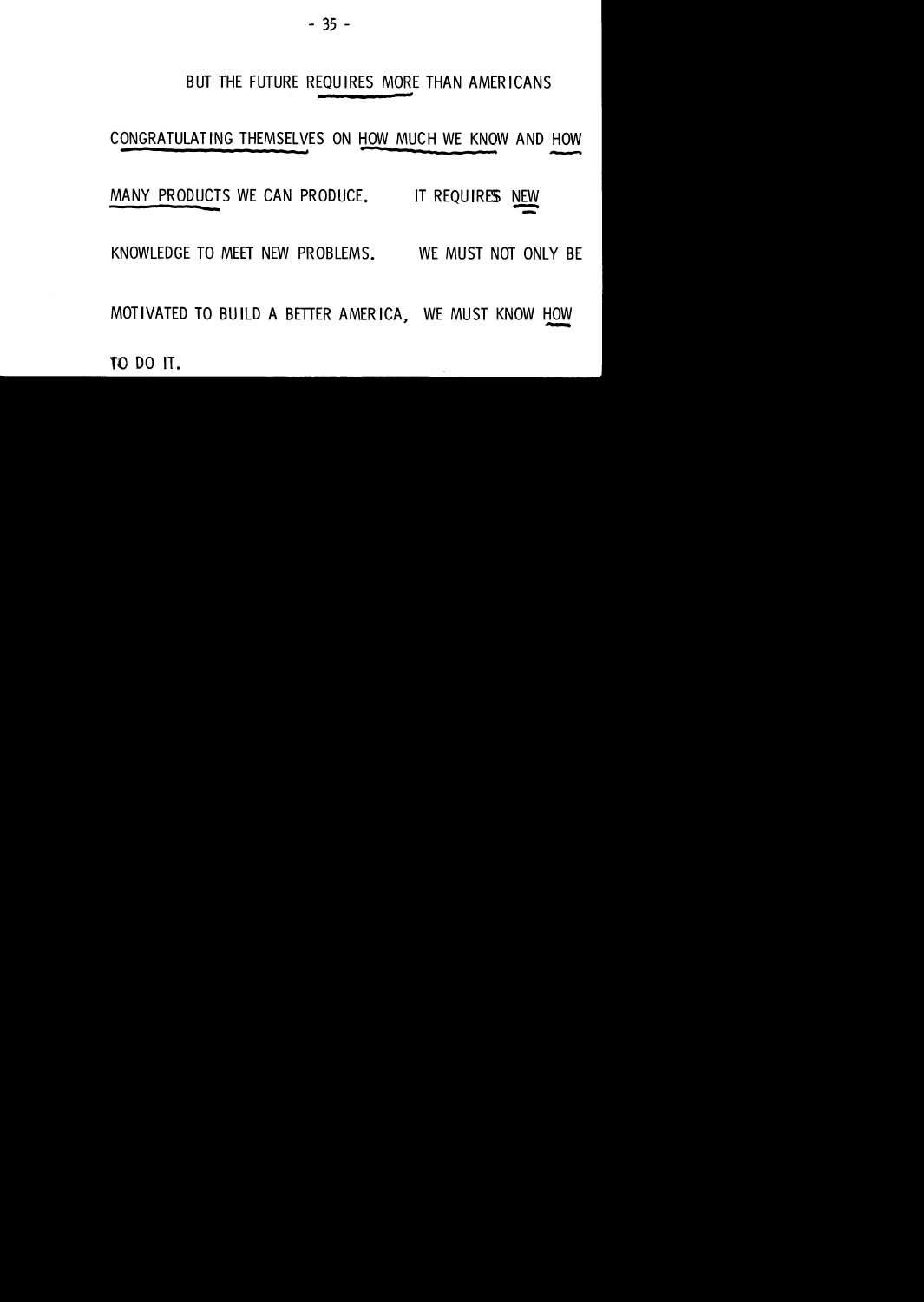#### IF WE REALLY WANT A HUMANE AMERICA THAT WILL,

FOR INSTANC§, CONTRIBUTE TO ALLEVIATION OF THE WORLD'S

HUNGER. WE MUST REALIZE THAT GOOD INTENTIONS DO NOT FEED

PEOPLE. SUCH PROBLEMS ARE COMPLEX. THERE ARE NO -.......,

EASY ANSWERS. WILLPOWER ALONE DOES NOT GROW FOOD.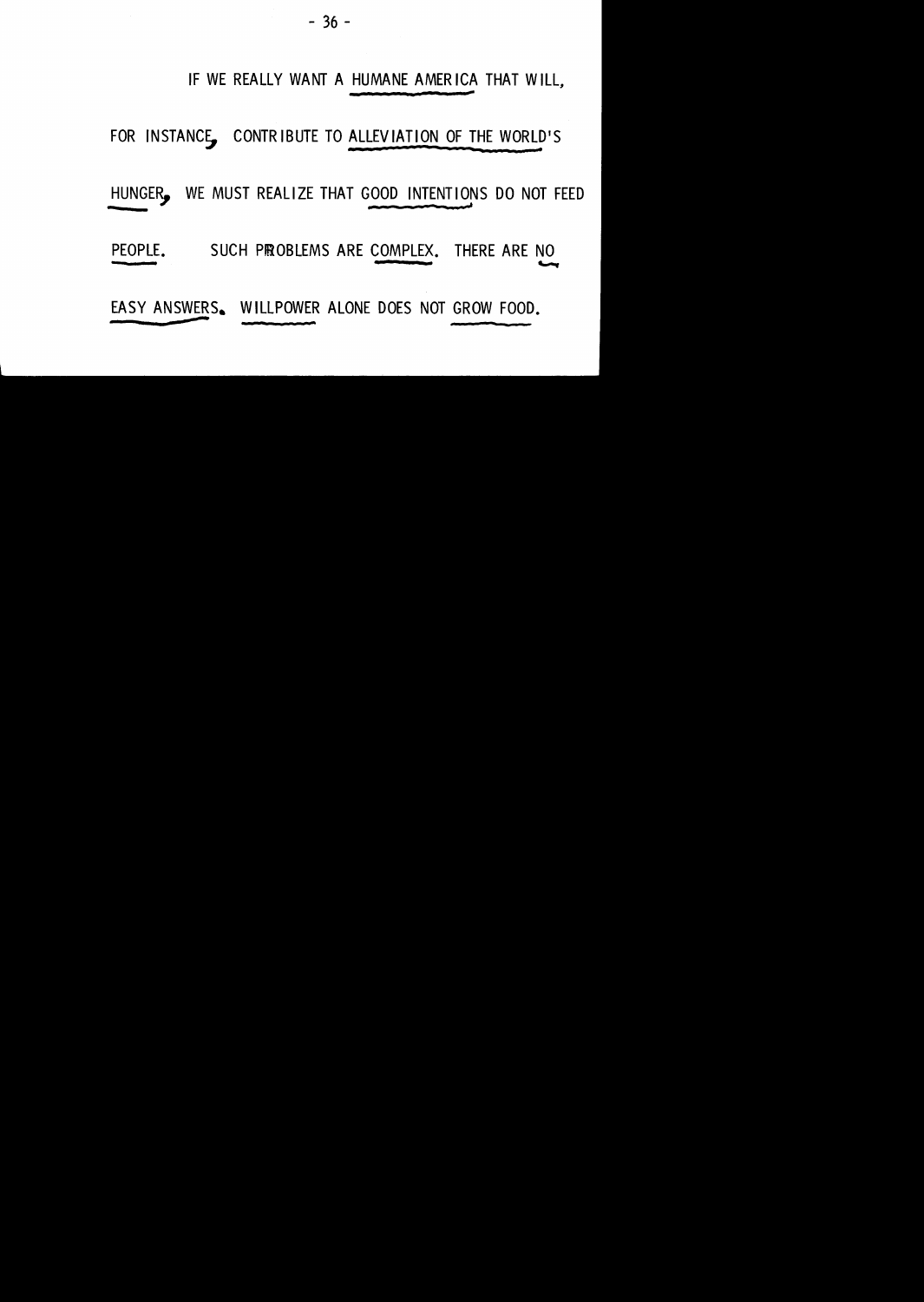WE THOUGHT, IN A WELL-INTENTIONED PAST, THAT WE

COULD EXPORT OUR TECHNOLOGY -- LOCK STOCK AND BARREL---

TO DEVELOPING NATIONS. BUT WE ARE NOW LEARNING THAT A

STRAIN OF RICE THAT GROWS IN ONE PLACE WILL NOT GROW IN

ANOTHER. FACTORIES THAT PRODUCE AT ONE HUNDRED PERCENT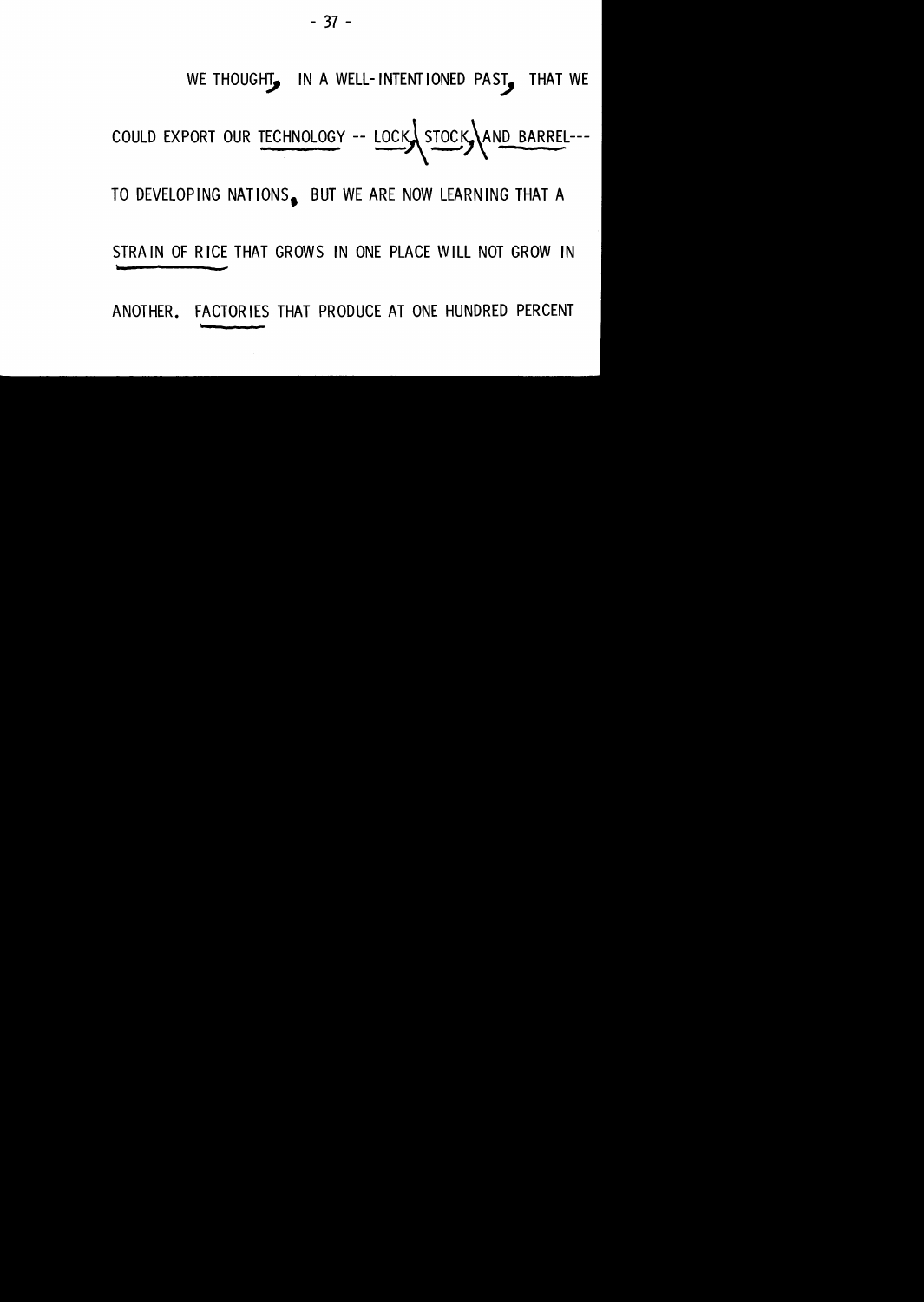#### IN ONE NATION PRODUCE LESS THAN HALF AS MUCH IN A

#### SOCIETY WHERE THE HUMAN TEMPERAMENT AND WORK HABITS

#### DIFFER.

### YET, THE WORLD ECONOMY HAS BECOME

#### INTERDEPENDENT. NOT ONLY FOOD TECHNOLOGY BUT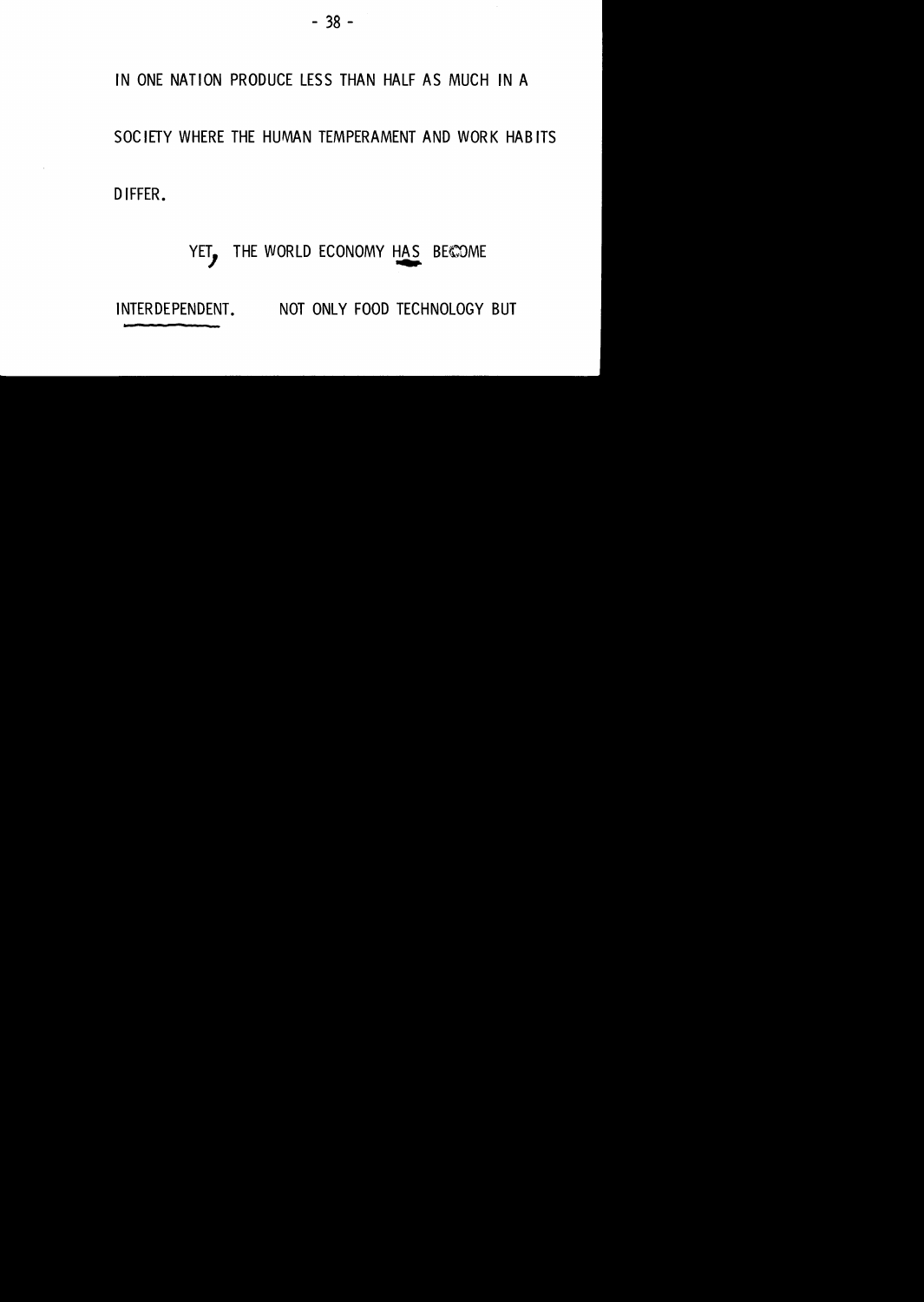### MONEY MANAGEMENT, NATURAL RESOURCES AND ENERGY,

#### RESEARCH AND DEVELOPMENT OF ALL KINDS REQUIRE AN

#### ORGANIZED WORLD SOCIETY THAT MAKES THE MAXIMUM

 $\sim$ 

EFFECTIVE USE OF THE WORLD'S RESOURCES.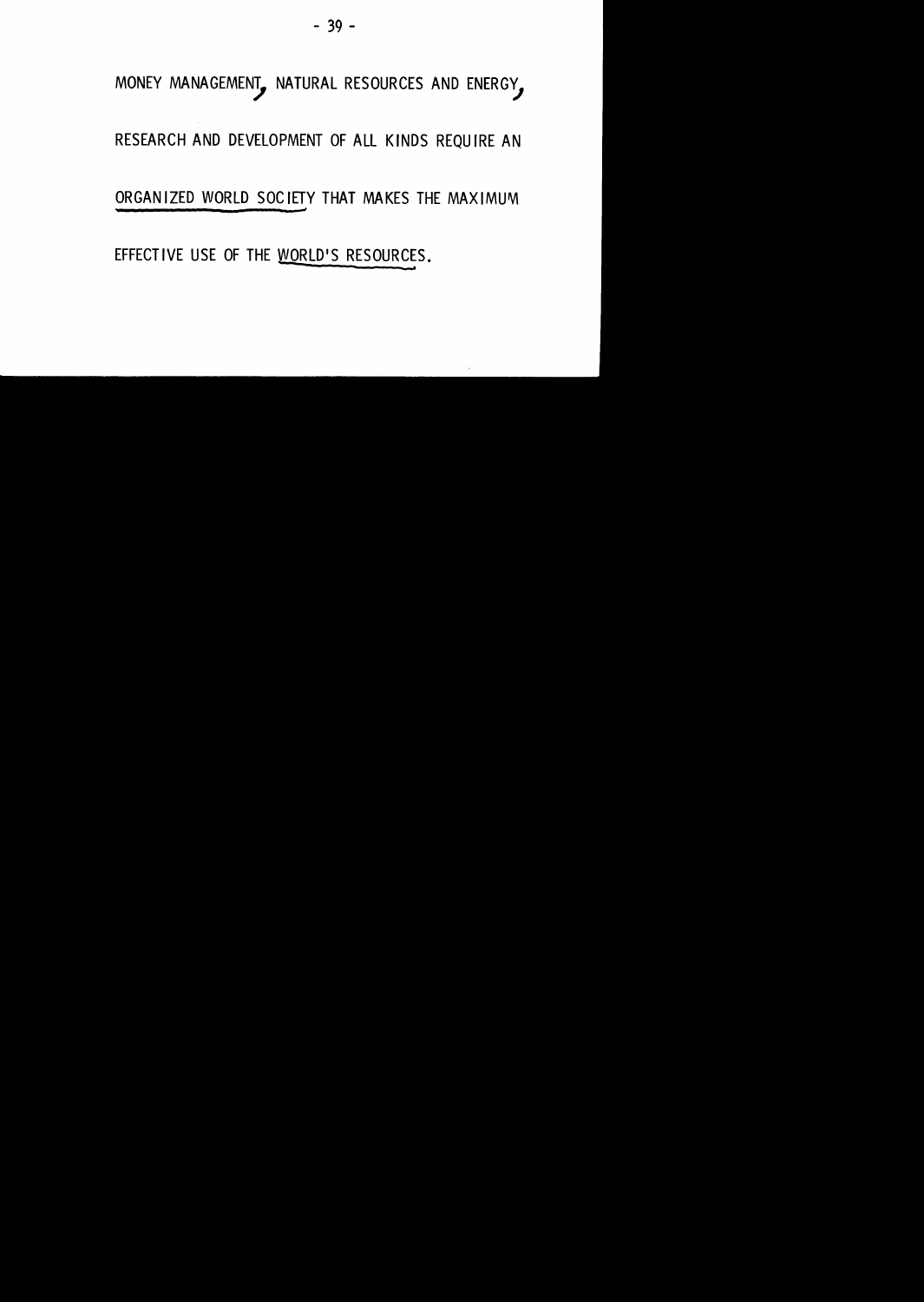

**ABOUT THE MANY OTHER SPECIALITIES INVOLVED IN HELPING** 

PEO PLE TO HELP THEMSELVES.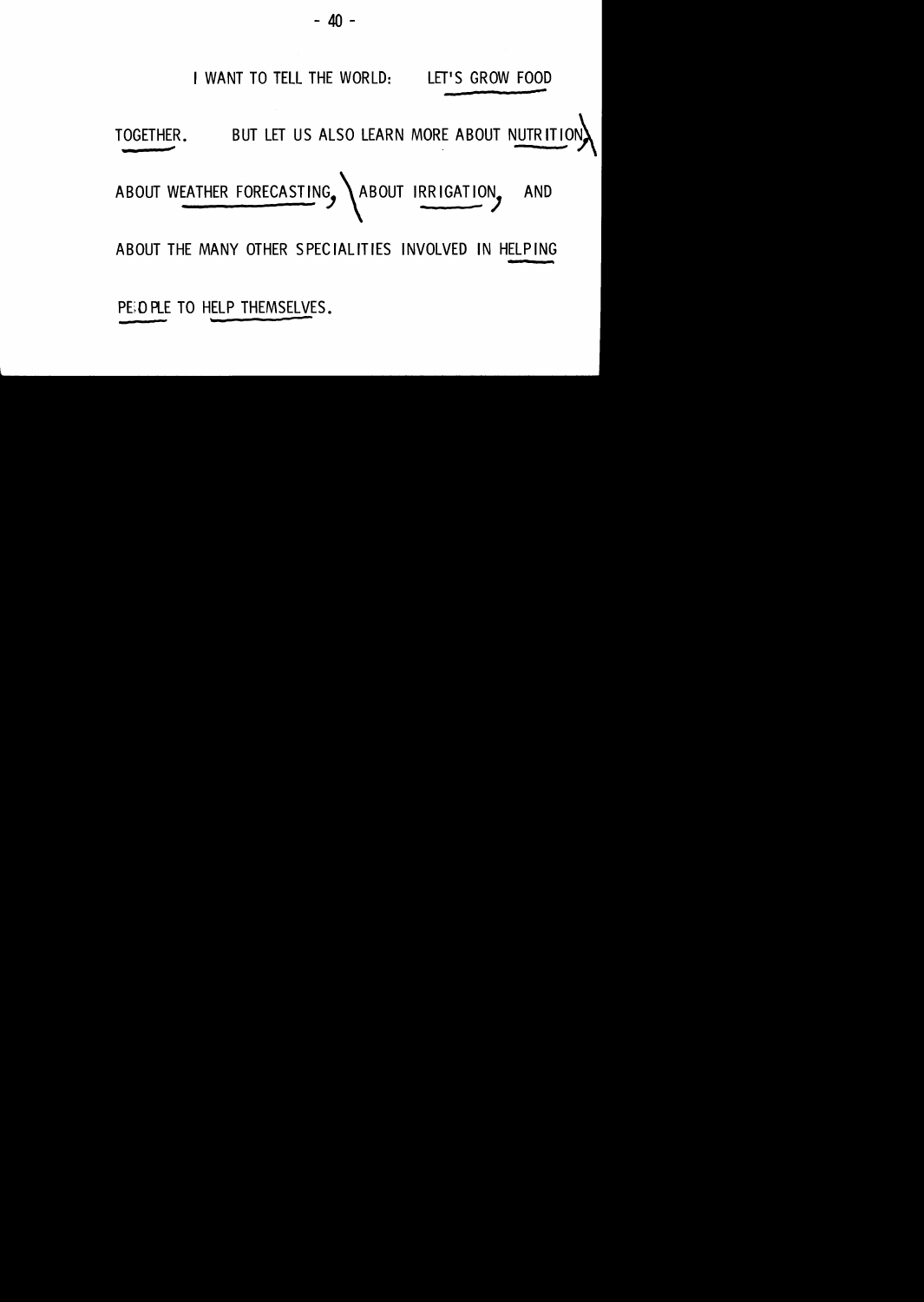

- **<sup>41</sup>**-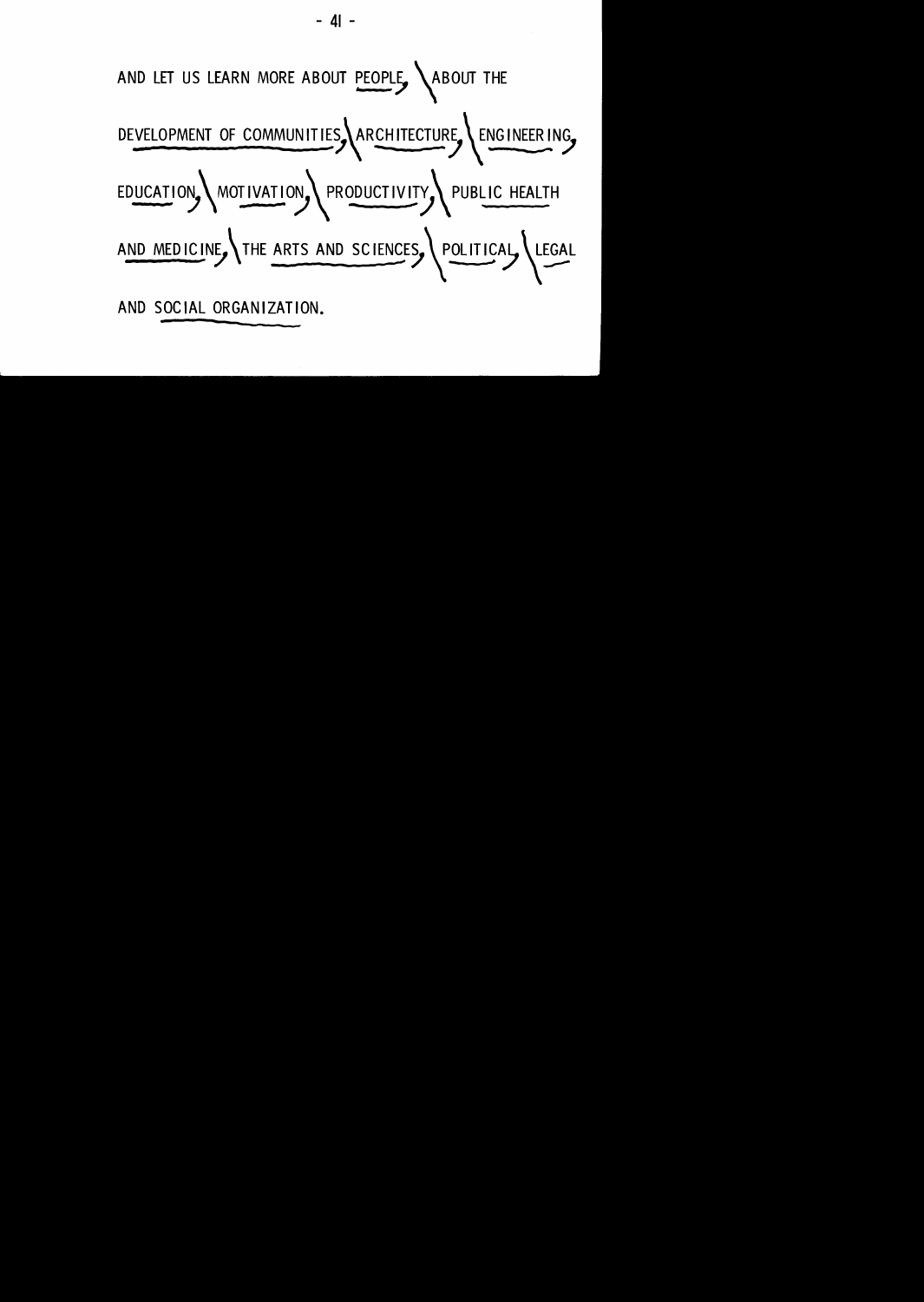#### ALL THESE SPECIALITIES AND MANY MORE ARE REQUIRED IF

#### YOUNG PEOPLE LIKE YOU ARE TO HELP THIS NATION DEVELOP

AN AGENDA FOR THE FUTURE.

#### I CHALLENGE THE MEDICAL STUDENTS IN THIS

AUDIENCE TO PUT ON THEIR AGENDA THE ACHIEVEMENT OF A

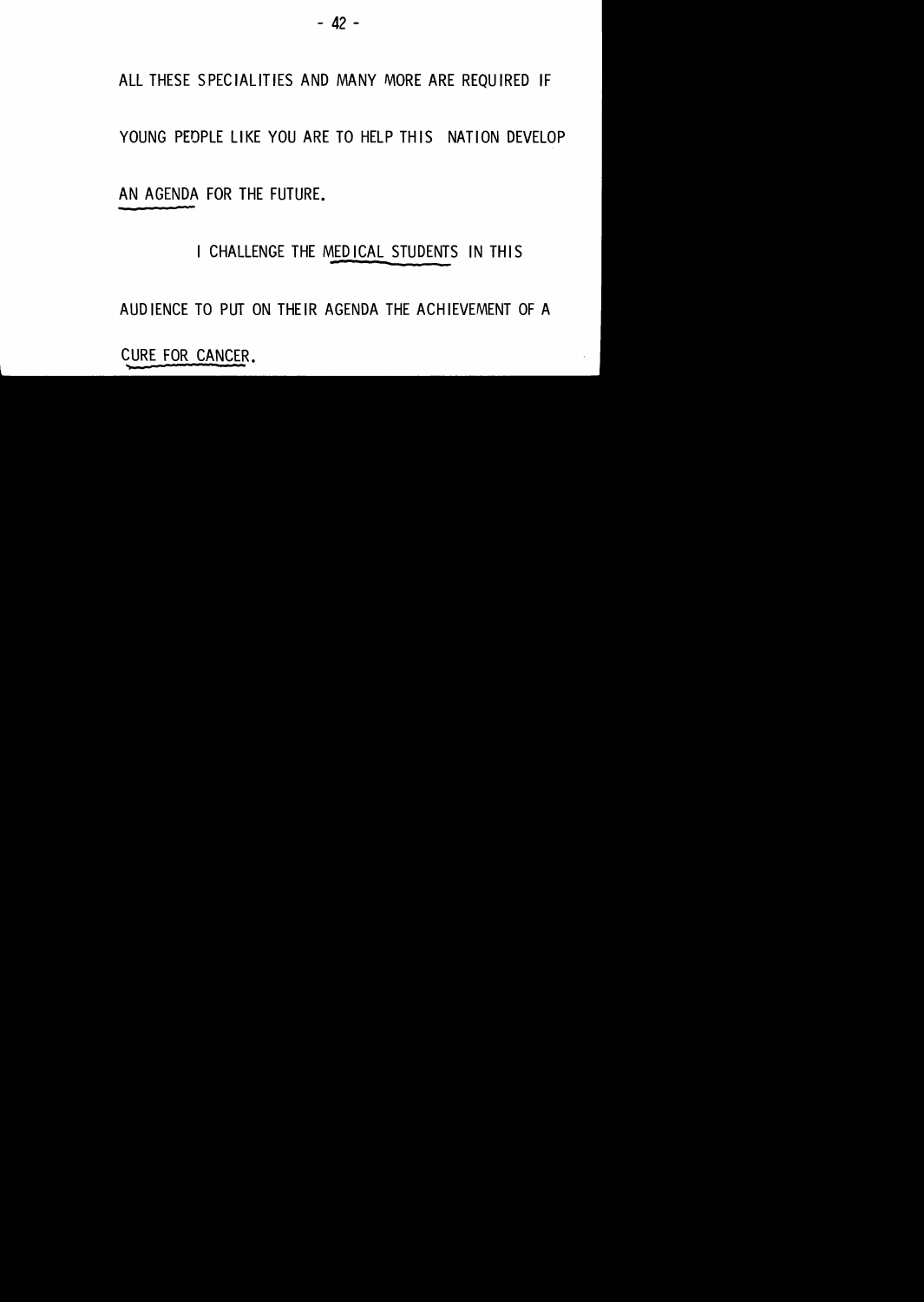#### I CHALLENGE THE ENGINEERS TO DEVISE NEW

TECHNIQUES FOR DEVELOPING CHEAP AND PLENTIFUL ENERGY.

AND. AS A BY-PRODUCT. TO CONTROL FLOODS.

I CHALLENGE THE LAW STUDENTS TO FIND WAYS TO SPEED

THE ADMINISTRATION OF EQUAL JUSTICE AND MAKE GOOD CITIZENS

OUT OF CONVICTED CRIMINALS.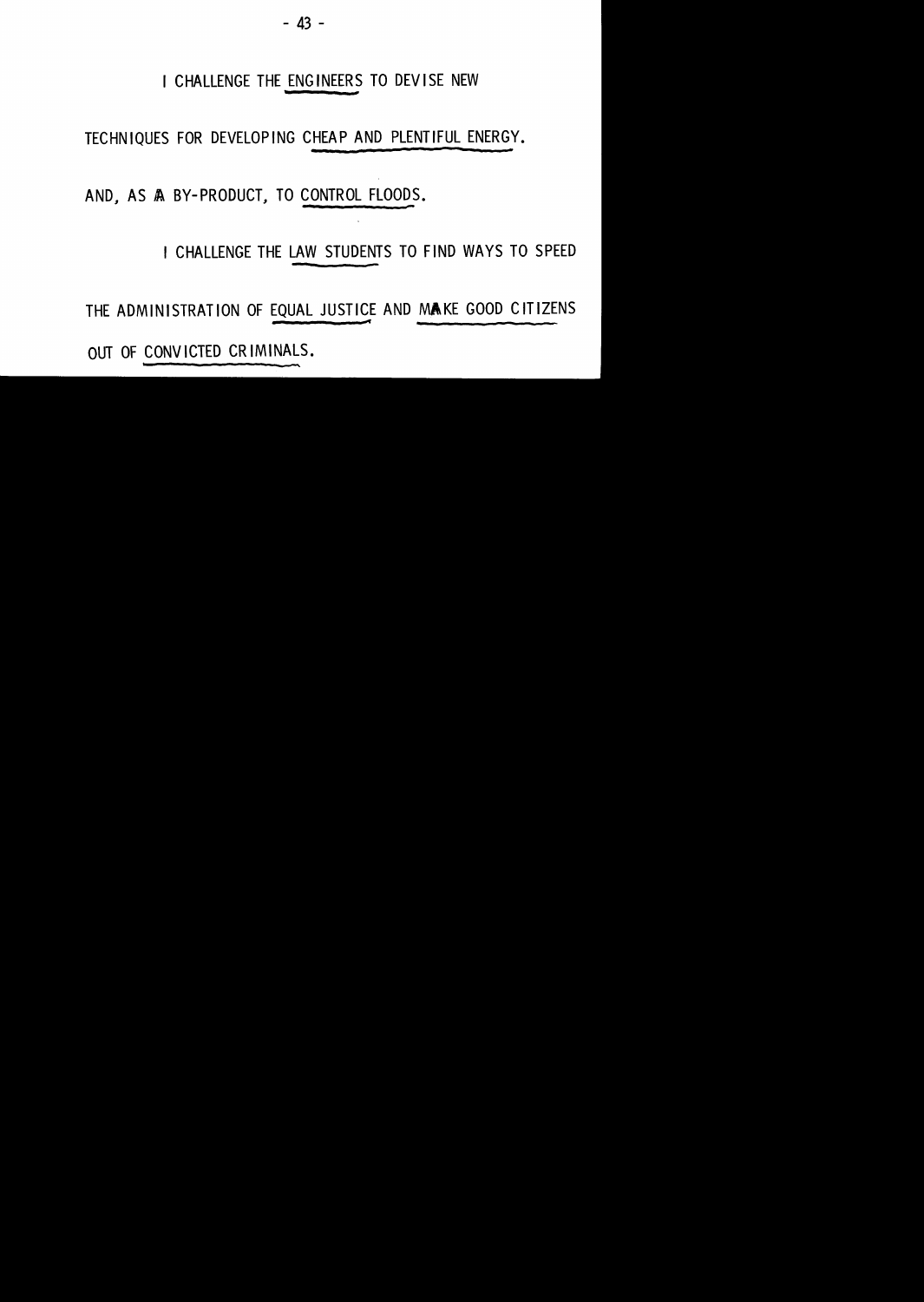#### I CHALLENGE EDUCATION MAJORS TO DO REAL

TEACHING FOR REAL LIFE.

I CHALLENGE THE ARTS MAJORS TO COMPOSE THE

GREAT AMERICAN SYMPHONY; TO WRITE THE GREAT AMERICAN

NOVEL. TO ENRICH AND TO INSPIRE OUR DAILY LIVES.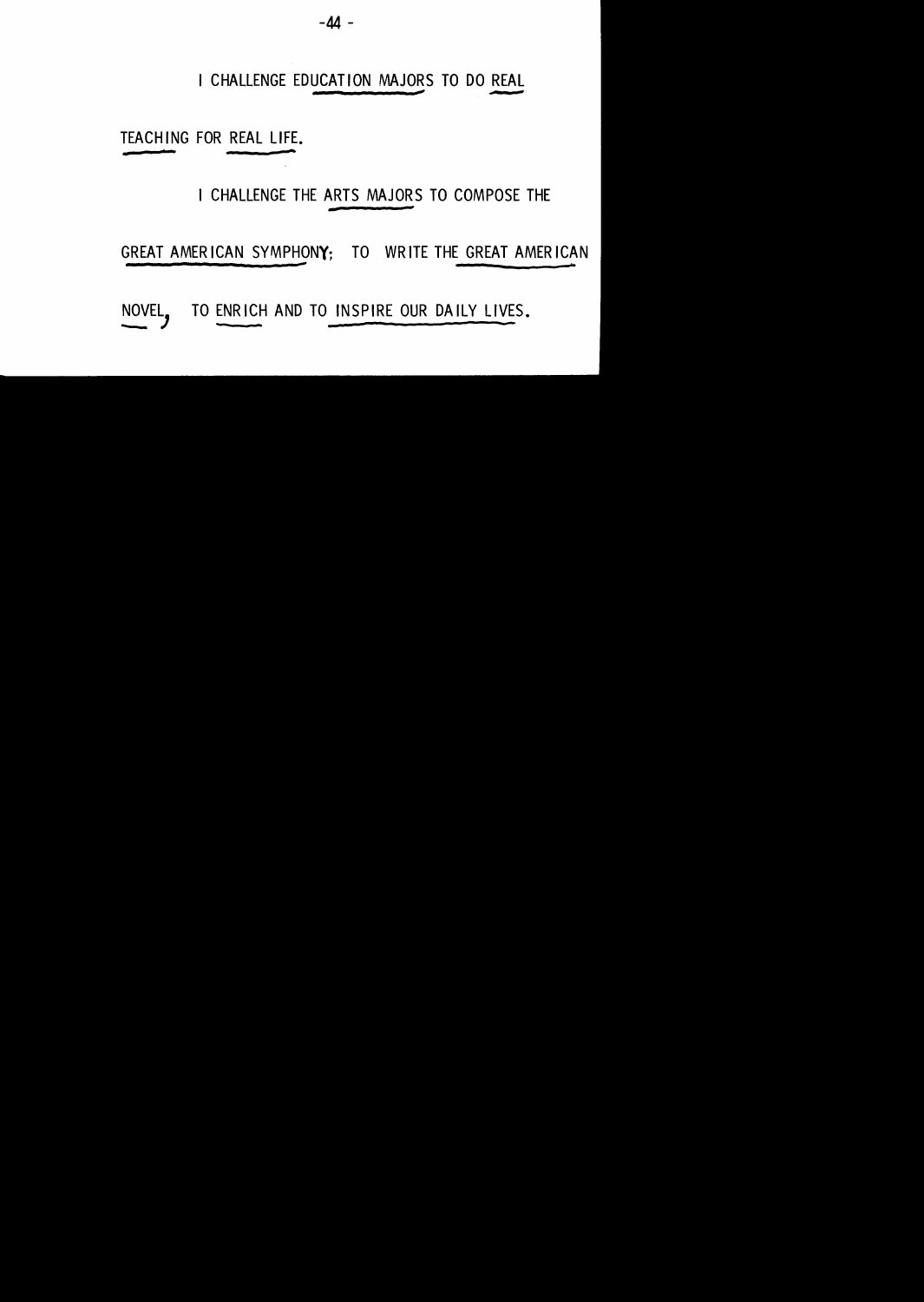

OPPORTUNITIES ARE UNPRECEDENTED.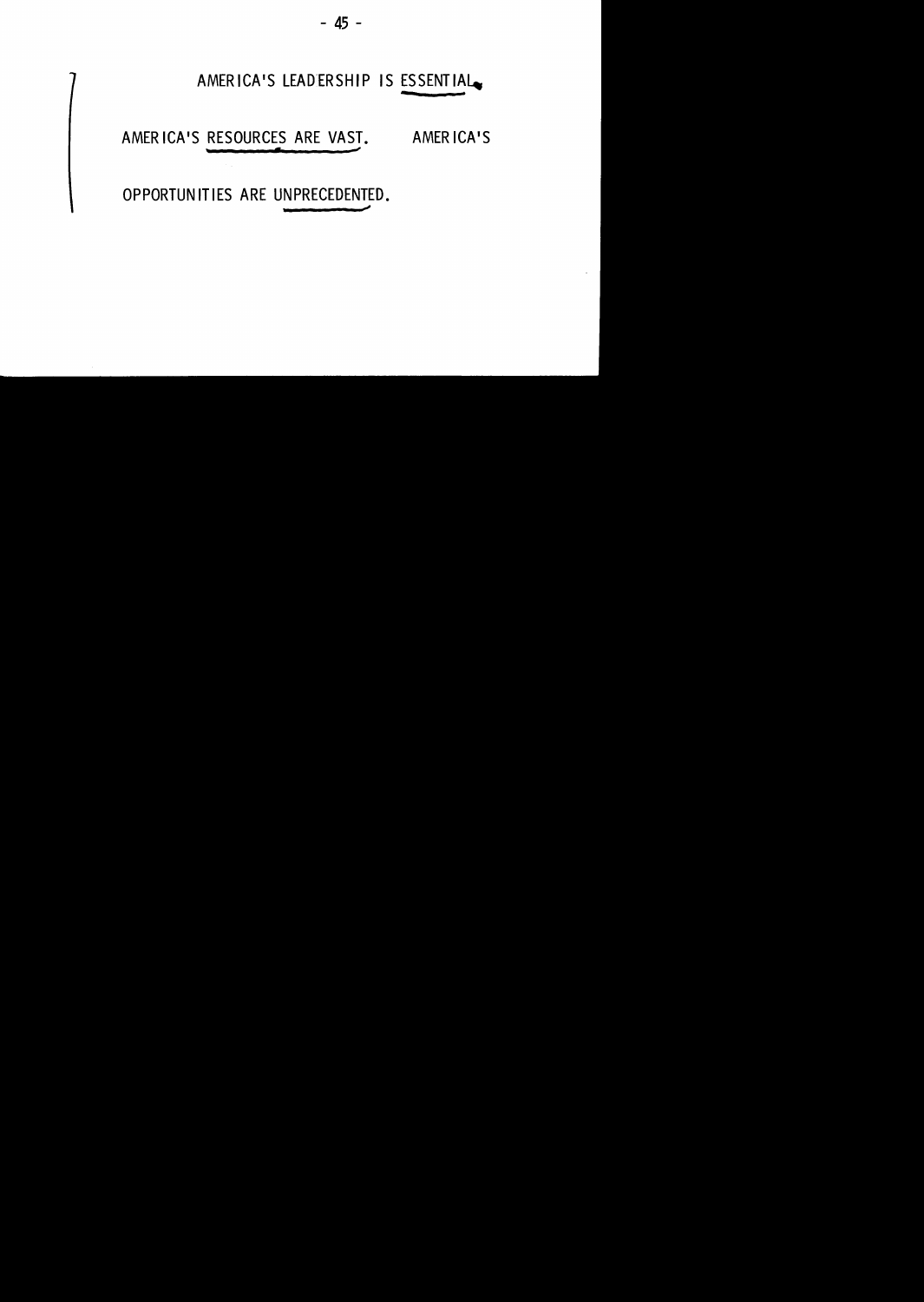#### AS WE STRIVE TOGETHER TO PERFECT A NEW AGENDA,

#### I PUT HIGH ON THE LIST OF IMPORTANT POINTS THE

#### MAINTENANCE OF ALLIANCES AND PARTNERSHIPS WITH OTHER

PEOPLE. THESE PROVIDE A BASIS OF SHARED VALUES EVEN

AS WE STAND UP WITH DETERMINATION FOR WHAT WE BELIEVE.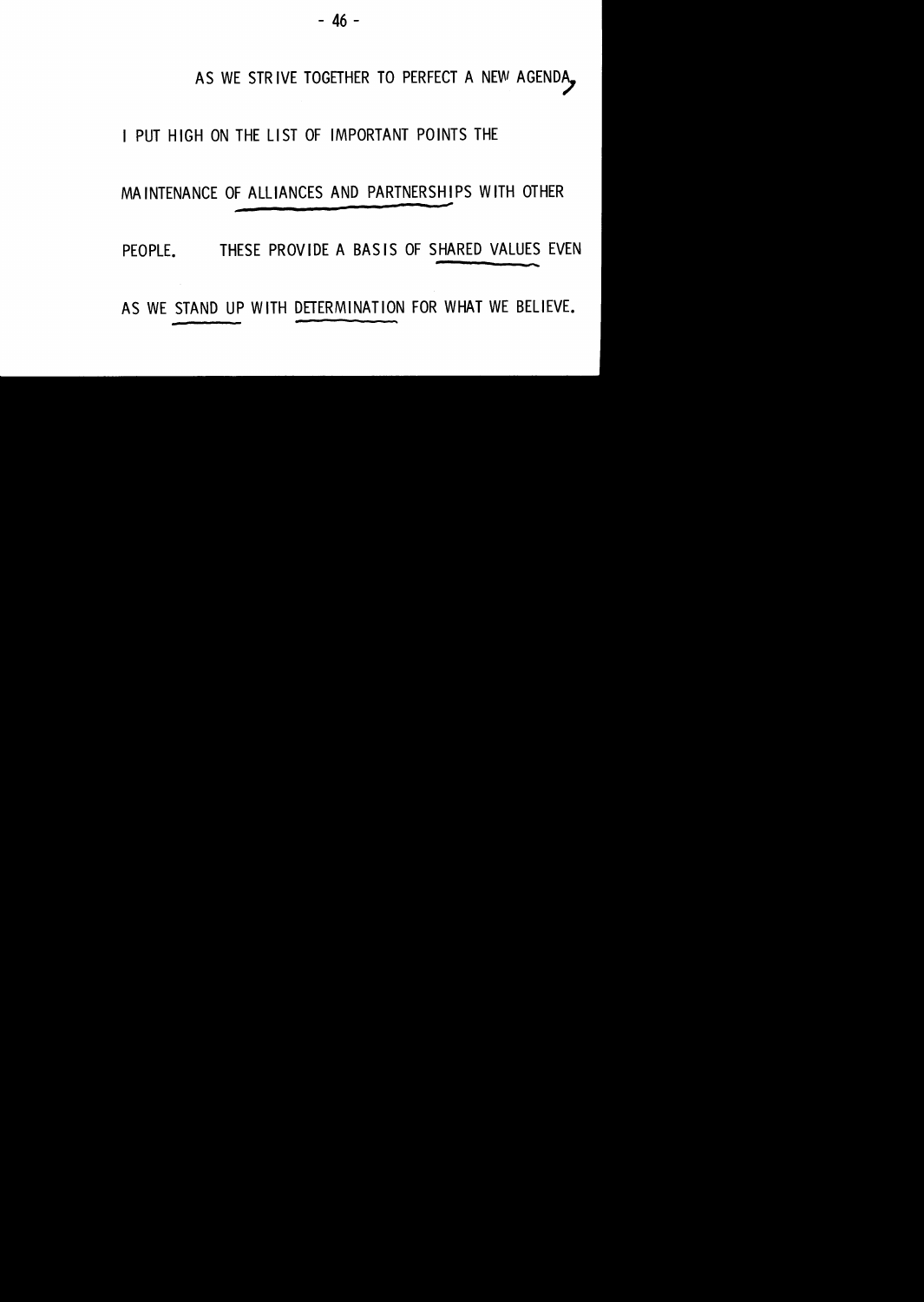#### THIS REQUIRES A CONTINUING COMMITMENT TO

#### PEACE AND DETERMINATION TO USE OUR GOOD OFFICES ----

#### WHEREVER POSSIBLE TO PROMOTE BETTER RELATIONS BETWEEN

NATIONS.

 $\sim$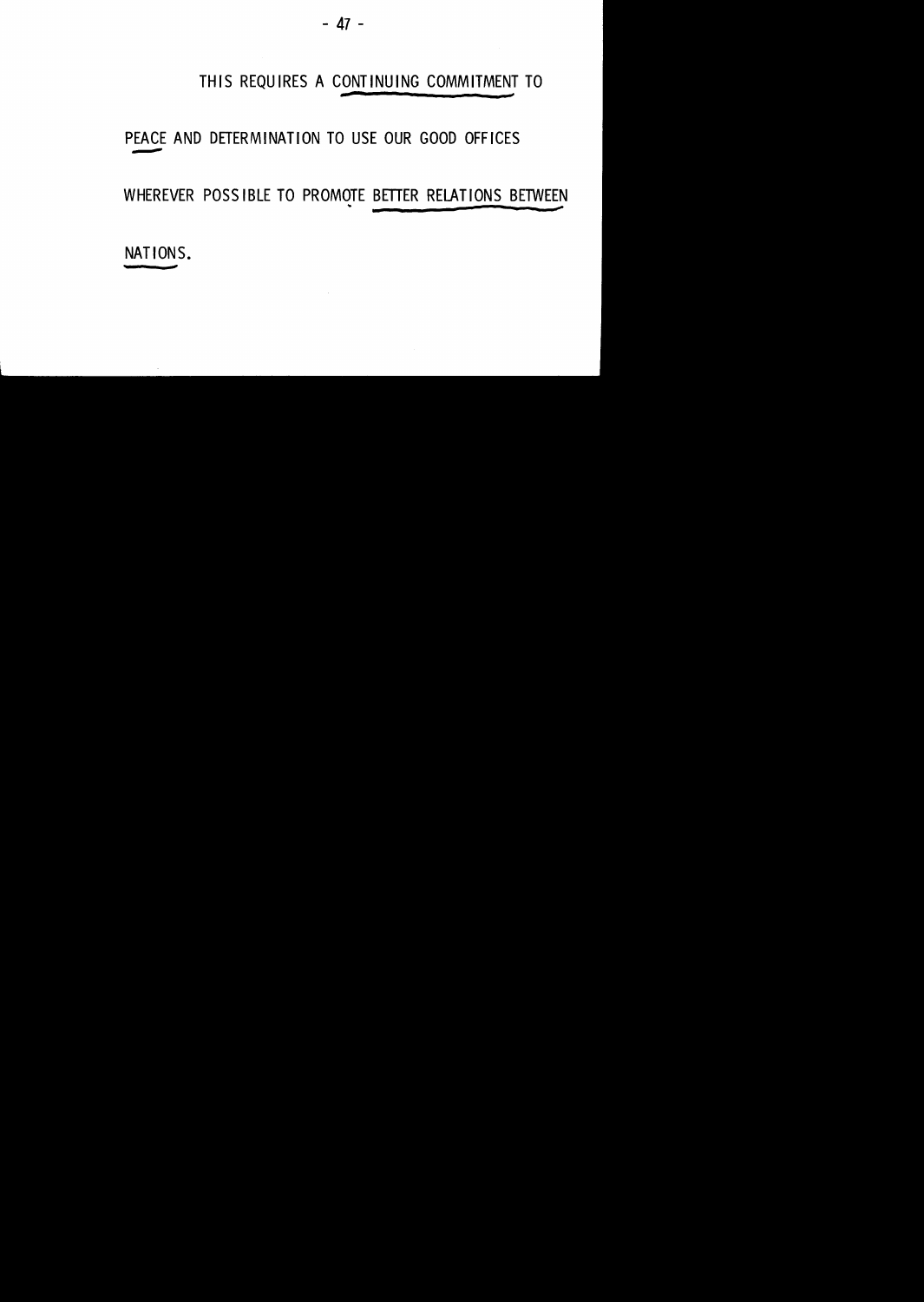#### THE NEW AGENDA MUST PLACE A HIGH PR lOR lTV ON THE

#### NEED TO STOP THE SPREAD OF NUCLEAR WEAPONS AND TO WORK FOR

#### MUTUAL REDUCT ION IN STRATEGIC ARMS AND CONTROL OF OTHER

WEAPONS. I REGARD MY SUCCESSFUL NEGOTIATIONS AT

VLADEVOSTOK AS JUST A BEGINNING.

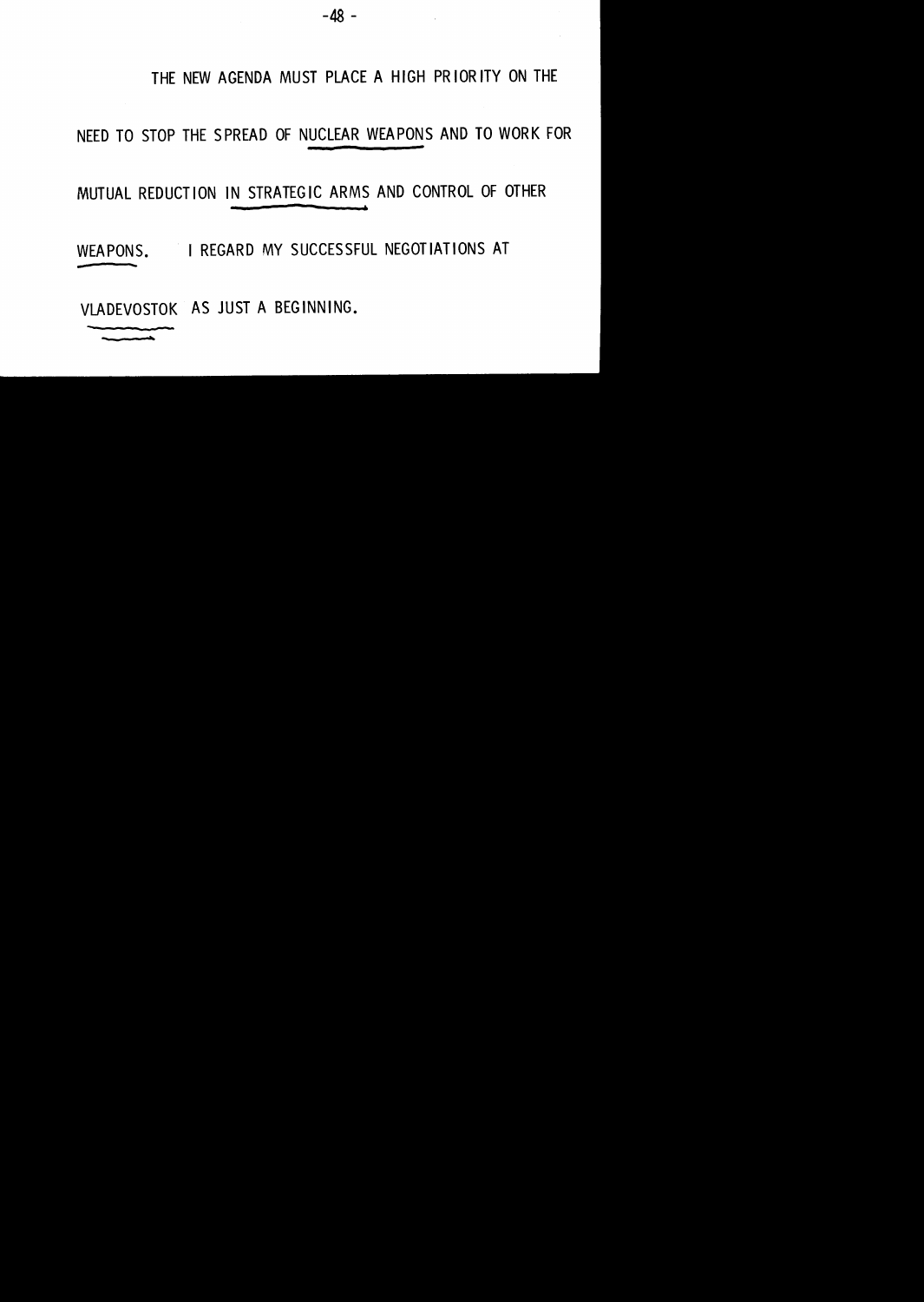#### YOUR GENERATION OF AMERICANS IS UNIQUELY ENDOWED

 $\sim$ 

# BY HISTORY TO GIVE NEW MEANING TO THE PRIDE AND SPIRIT

OF AMERICA.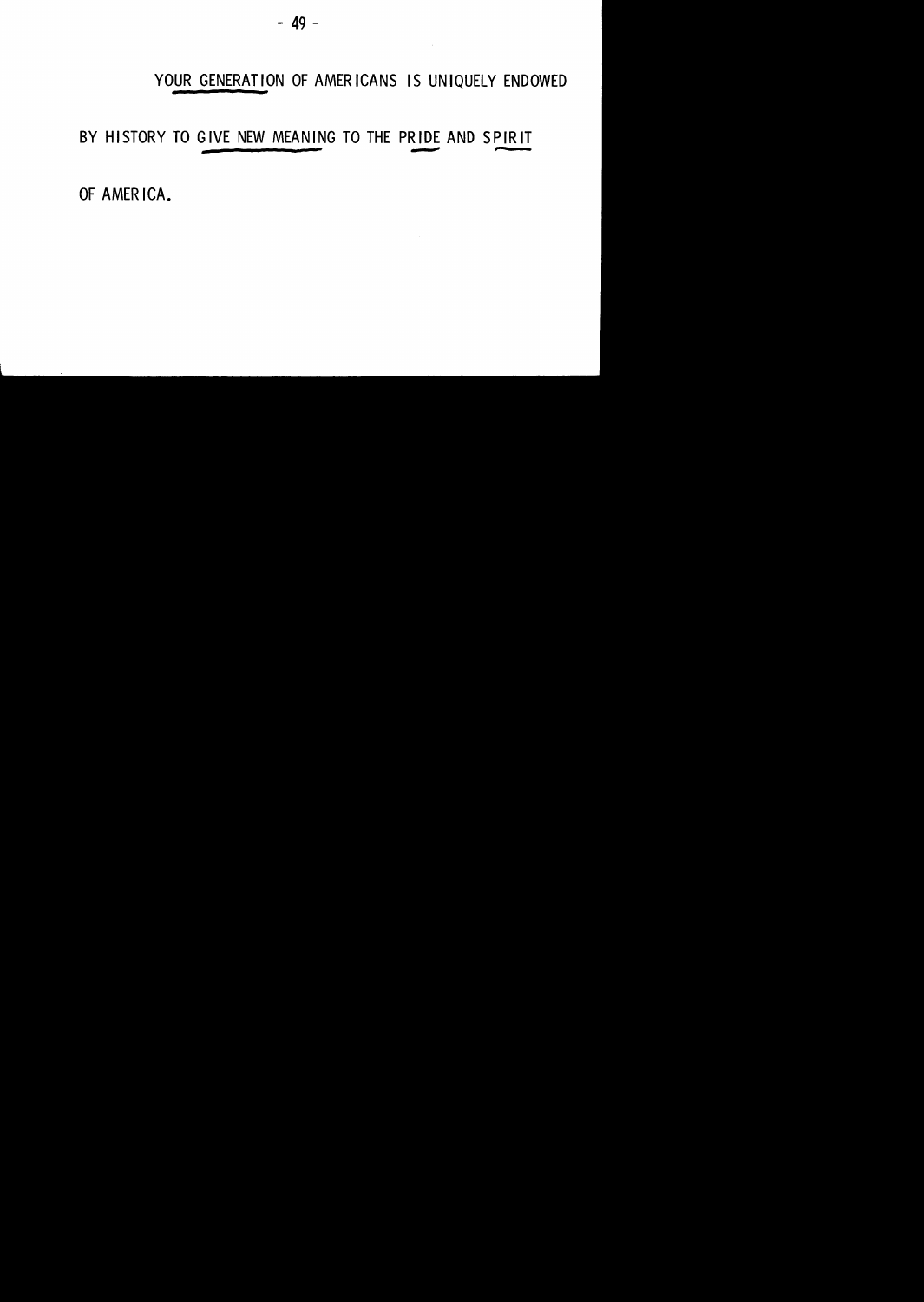THE MAGNETISM OF AN AMERICAN SOCIETY, CONFIDENT OF

ITS OWN STRENGTH, WILL ATTRACT THE GOOD WILL AND ESTEEM OF

ALL PEOPLE. AND IT WILL ENHANCE OUR OWN PERCEPTION OF

OURSELVES AND OUR PRIDE IN BEING AMERICANS.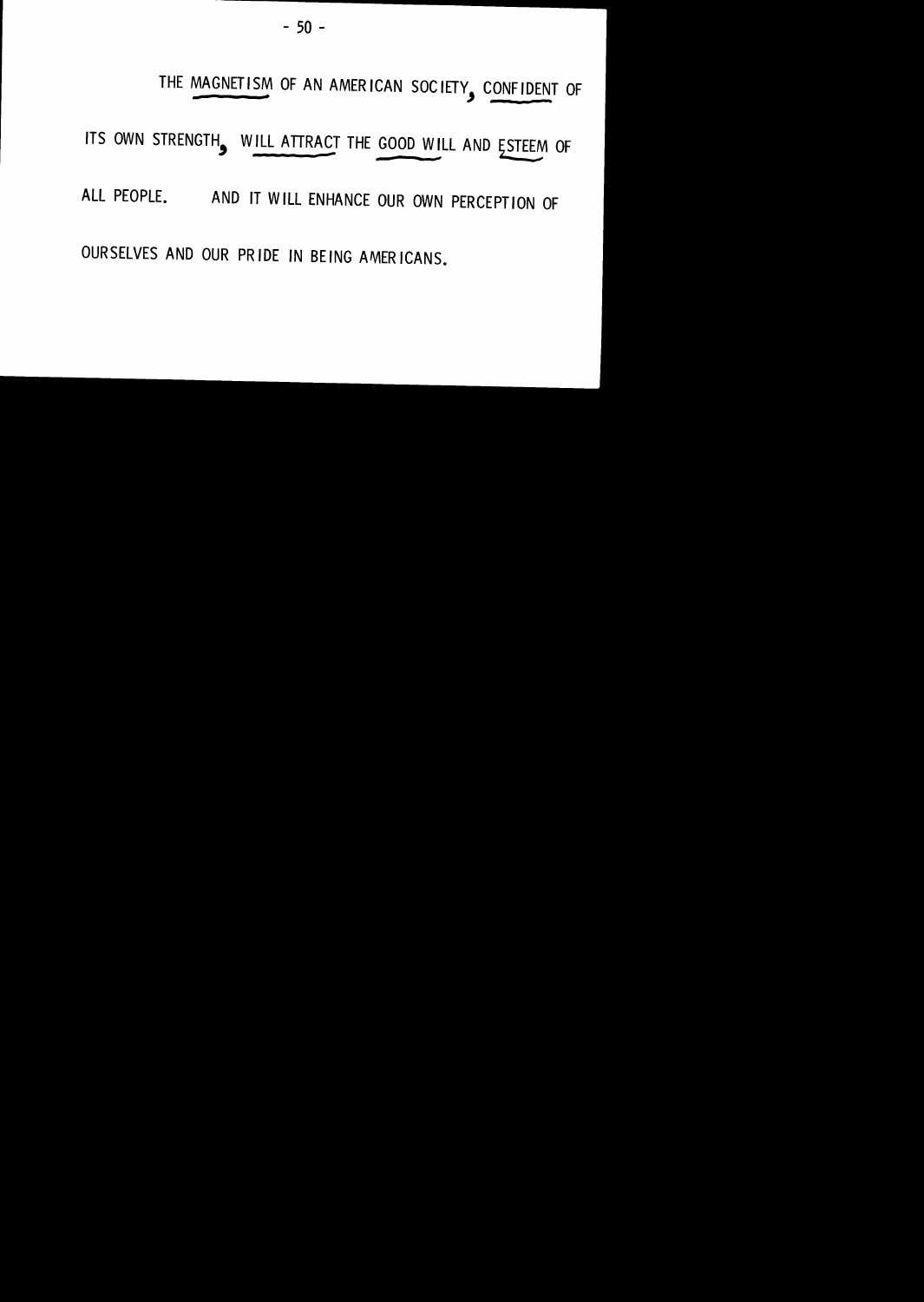#### WRITE A NEW AGENDA FOR OUR FUTURE. WE CAN

AM GLAD THAT TULANE UNIVERSITY AND OTHER GREAT AMERICAN  $\overline{\phantom{a}}$ 

INSTITUTIONS ARE REACHING OUT TO OTHERS IN PROGRAMS IN

DEVELOPING NATIONS.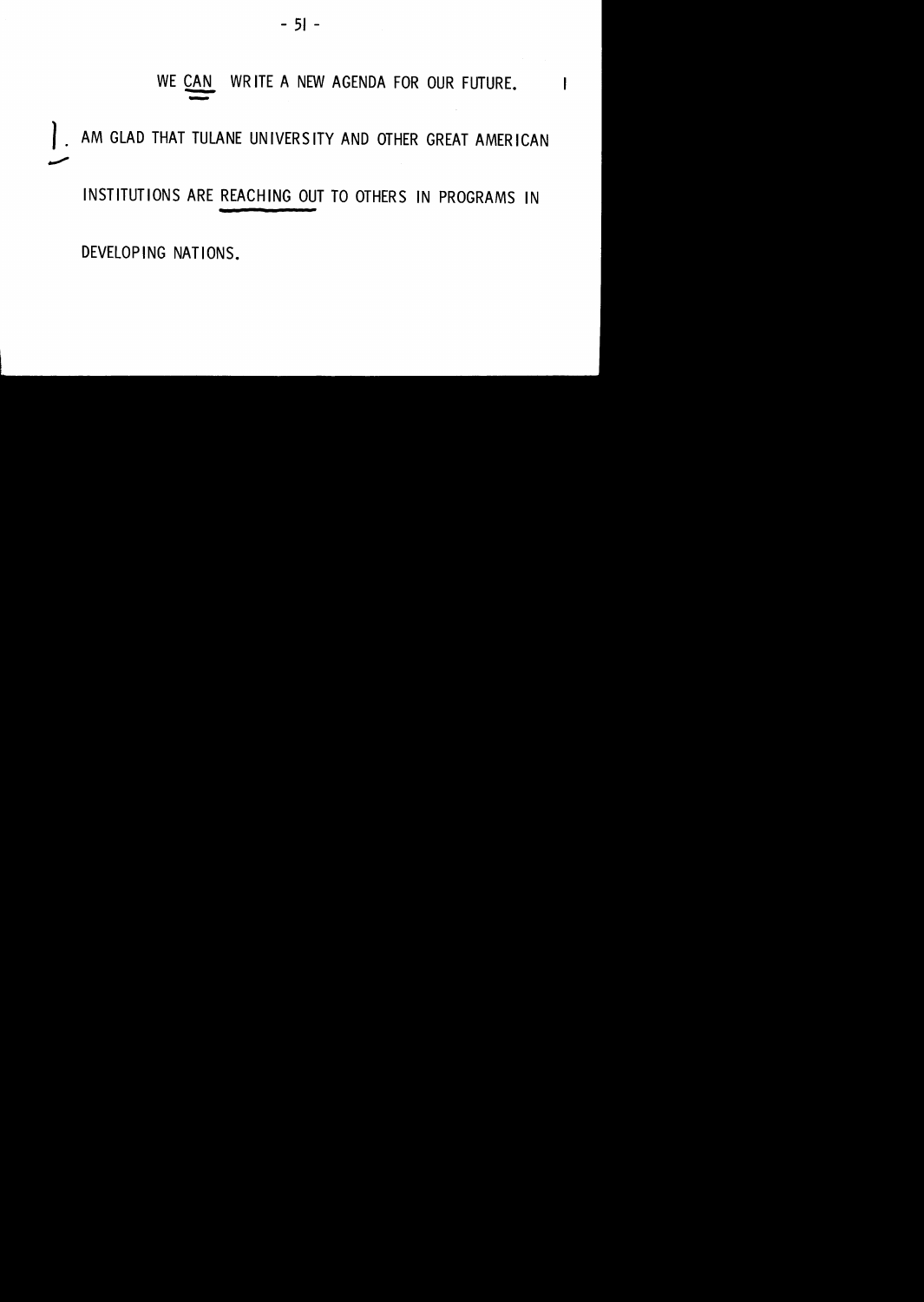#### AND I LOOK FORWARD WITH CONFIDENCE TO YOUR

#### PARTICIPATION IN EVERY ASPECT OF AMERICA'S FUTURE.

#### I URGE AMERICANS OF ALL AGES TO UNITE IN THIS

BICENTENNIAL YEAR TO TAKE RESPONSIBILITY FOR THEMSELVES

AS OUR ANCESTORS DID.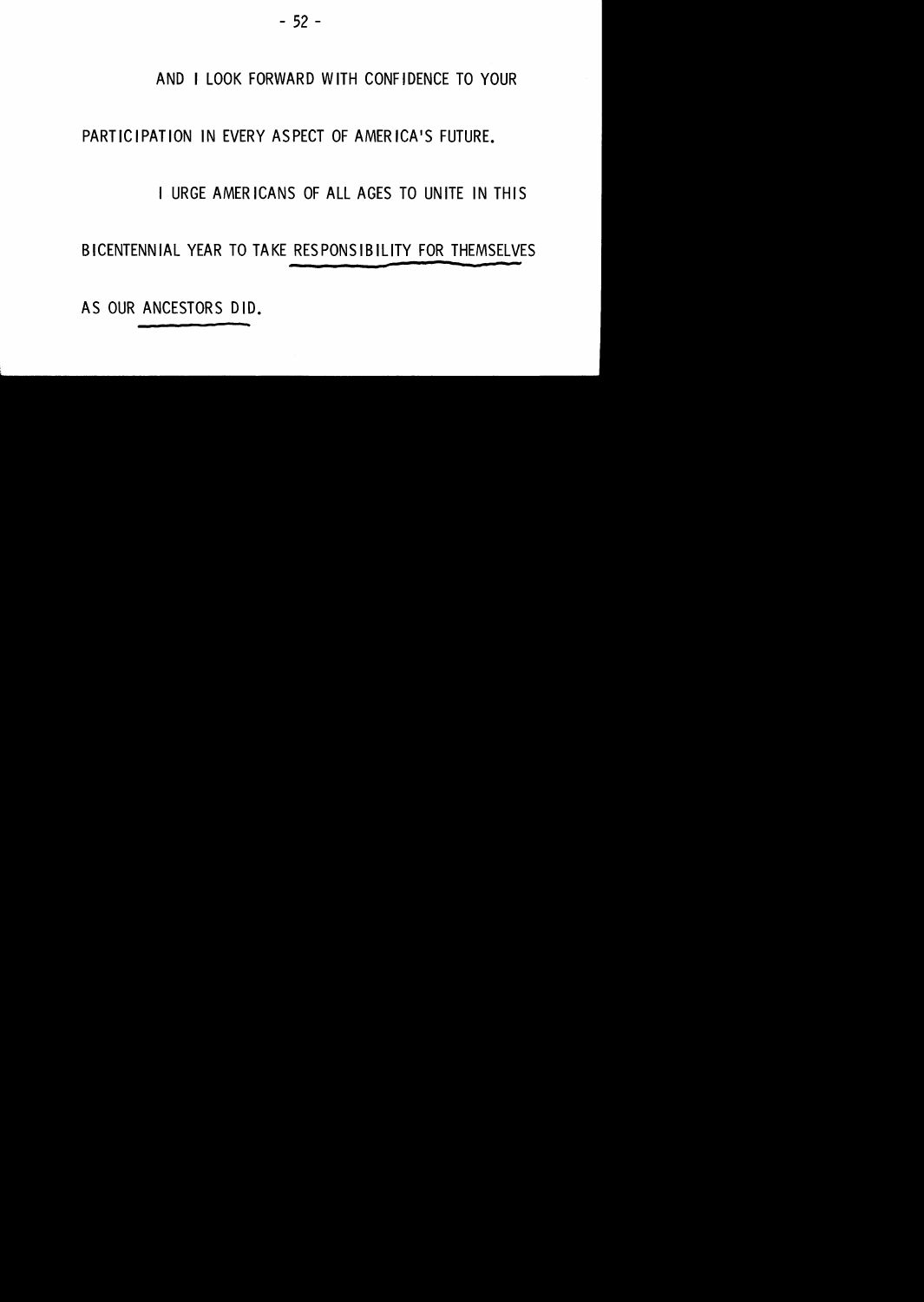LET US RESOLVE TONIGHT JO REDISCOVER THE OLD VIRTUES OF

#### CONFIDENCE AND SELF-RELIANCE AND CAPABILITY THAT

CHARACTER IZED OUR FOREFATHERS OF TWO CENTURIES AGO.

I PLEDGE TO DO MY PART.